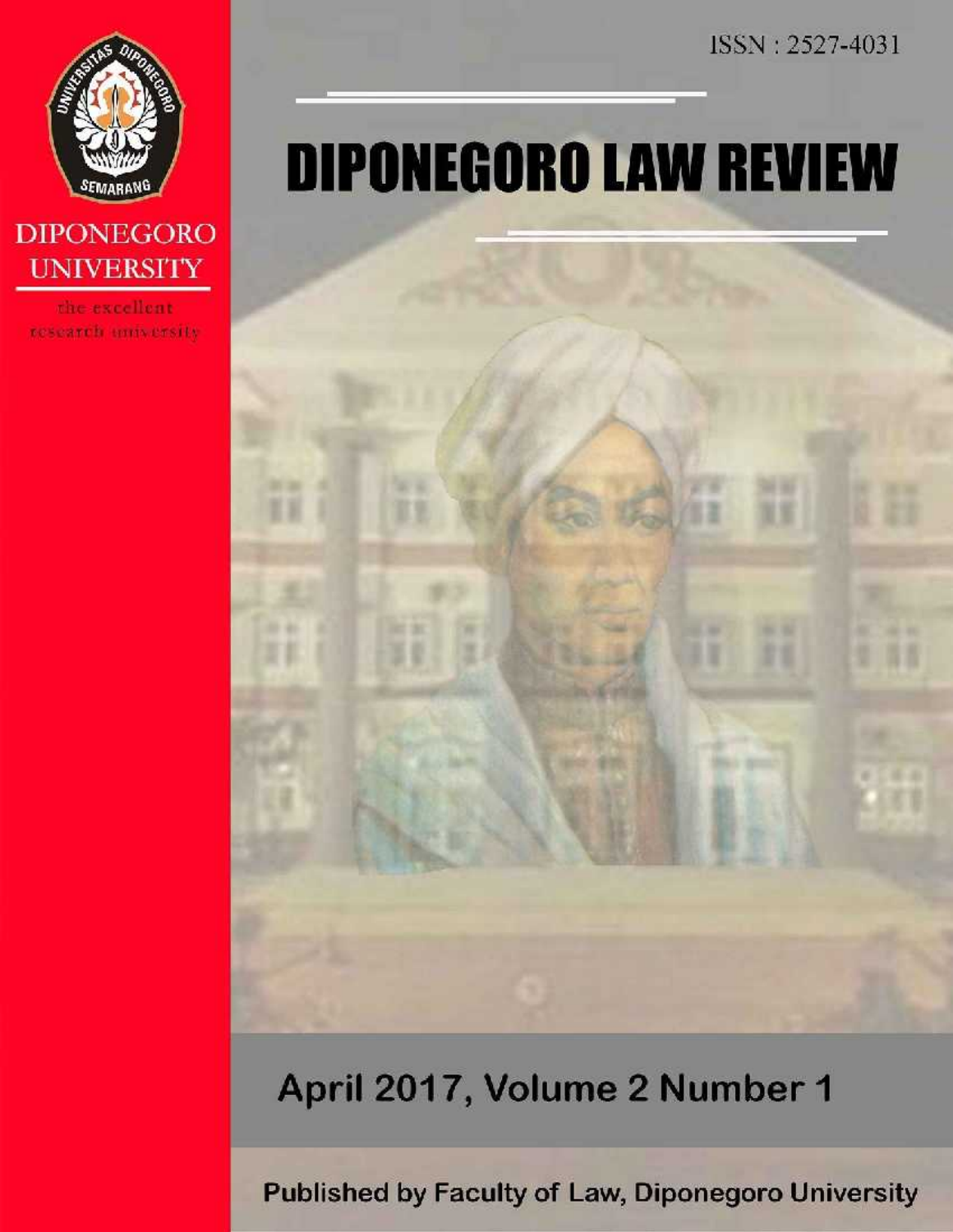*Protection In Indonesia*

# **SHARIA GOVERNANCE ON ISLAMIC BANKING: SPIRITUAL RIGHTS PERSPECTIVE ON CONSUMER PROTECTION IN INDONESIA**

Ro'fah Setyowati, Lastuti Abubakar, Nunung Rodliah Faculty of Law, Diponegoro Univercity Faculty of Law, Padjajaran Univercity, Faculty of Law, Lampung Univercity rofahundip@gmail.com

#### Abstract

*Governance is a trait that should be attached to the institutions that perform public services. In Islamic banking, known as sharia governance, so that the principles of sharia could be optimized. But in reality, the Islamic banking practices do not meet the basic principles of the sharia governance. Based on these problems, this paper aims to examine in depth about the urgency of sharia governance; further it also explore the intersection between the sharia governance with the concept of spiritual rights for consumers. This paper using a philosophical approach, juridical, and practical. The result of this study, as a right, that right of spiritual need to get the guaranteed protection of the implementation of sharia governance. Attention to these spiritual rights protections needed to build the Islamic banking industry has high credibility, in order to gain public confidence. Credibility is meant is that if customers have confidence that Islamic banking upholds Islamic principles in operation*.

*Keywords: sharia, governance, islamic-banking, spiritual-rights, consumerprotection*

#### **1. Introduction**

 $\overline{a}$ 

The main objective of business activity is soon to benefit as much as possible. It thus tends to affect businesses that pay less attention to the importance of social responsibility and business ethics and neglect in the form of good governance<sup>1</sup>. In 1997, the financial crisis in Asian countries is caused by weak

<sup>&</sup>lt;sup>1</sup> Muhammad Saifullah, Islamic Business Ethics In Business Practices Prophet, Research and Community Service (LP2M) State Islamic University (UIN) Amanah Semarang, Volume 19, Number 1, May 2011.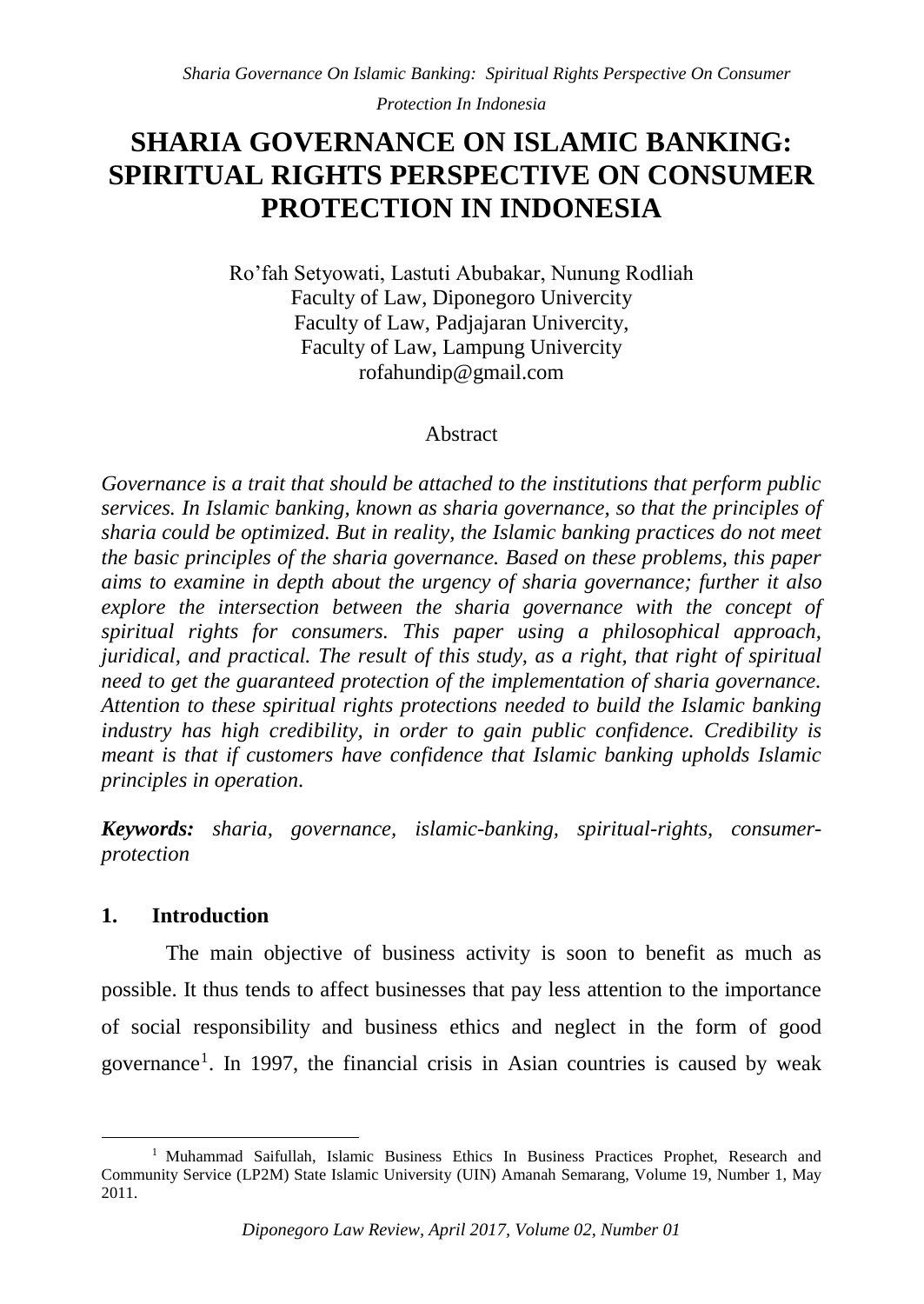regulation and corporate governance<sup>2</sup>. Governance (governance) is a mechanism to ensure that an organization or company is organized efficiently and effectively.

The study of corporate governance (corporate governance) based on Islamic perspective has been done by several experts in economics, finance, law, politics, etc., among others: Umer Caphra (2002)<sup>3</sup>, Wafik Grais (2006)<sup>4</sup>, Abu-Tapanjeh  $(2008)^5$ , Rodney Wilson  $(2009)^6$ , and Hafeez Malik  $(2013)^7$ . Various studies that have been done, try to give a detailed description of the corporate governance framework in the perspective of Islam. However, there were no studies linking the concept of governance with consumer protection. The concept of governance should give more attention to the bank, while the protection of consumers puts more emphasis on the interests of consumers. Governance and consumer protection is a very important issue in maintaining the trust of customers.

Good governance is an important element in the context of Islamic banking. Banking as a business entity and part of the financial services sector have an important role in driving the economy of Indonesia, as agents of development, services, and of agent of trust.  $8 \text{ In carrying out the functions of financial }$ intermediary, other than the Bank can exercise faith (trust), shall carry out its activities with regard to prudential banking principle. Implementation of good governance, consistent and sustainable addition to aiming to protect the interests of

<sup>&</sup>lt;sup>2</sup> Ince Nopicaa, Sanep Ahmadb, Abdul Ghafar Ismailc & Mohamat Sabri Hassand, The Basic Theory of Corporate Governance in Islamic Perspective, *The First International Conference On Shari'ah Oriented Public Policy In Islamic Economic System (ICOSOPP 2015)*, "Formulating Effective Public Policy in the Islamic Economic System under the Framework of Shari'ah" 30-31 March 2015, Ar-Raniry State Islamic University, Banda Aceh, Indonesia, p.152-153.

<sup>3</sup> Chapra, M. Umer and Ahmed, Habib (2002) '*Corporate Governance in Islamic Financial Institutions*', Occasional Paper, Islamic Development Bank: King Fahad National Cataloging-in-Publication Data, [Online].

<sup>4</sup> Wafik Grais and Matteo Pellegrini, Corporate Governance and Stakeholders' Financial Interests in Institutions Offering Islamic Financial Services, *World Bank Policy Research Working Paper 4053, November 2006*, p. 27.

<sup>5</sup> Abu-Tapanjeh, Abdussalam Mahmoud (2008) 'Corporate Governance from the Islamic Perspective: A Comparative Analysis with OECD Principles', *Critical Perspectives on Accounting, vol. 20, no. 5, July*, pp. 556-567.

<sup>6</sup> Rodney Wilson, Syariah Governance For Islamic Financial Institutions, *ISRA International Journal of Islamic Finance, Vol. 1, Issue 1, 2009*, p. 59-60.

<sup>7</sup> Hafeez, Malik M. (2013) 'An Analysis of Corporate Governance in Islamic and Western Perspectives', *International Journal of Business, Economics and Law, Vol. 2, no. 3, June*, pp. 98-103.

<sup>8</sup> FSA, Banking, Financial Literacy in Higher Education Series, Series 2, Jakarta, 2016, p.6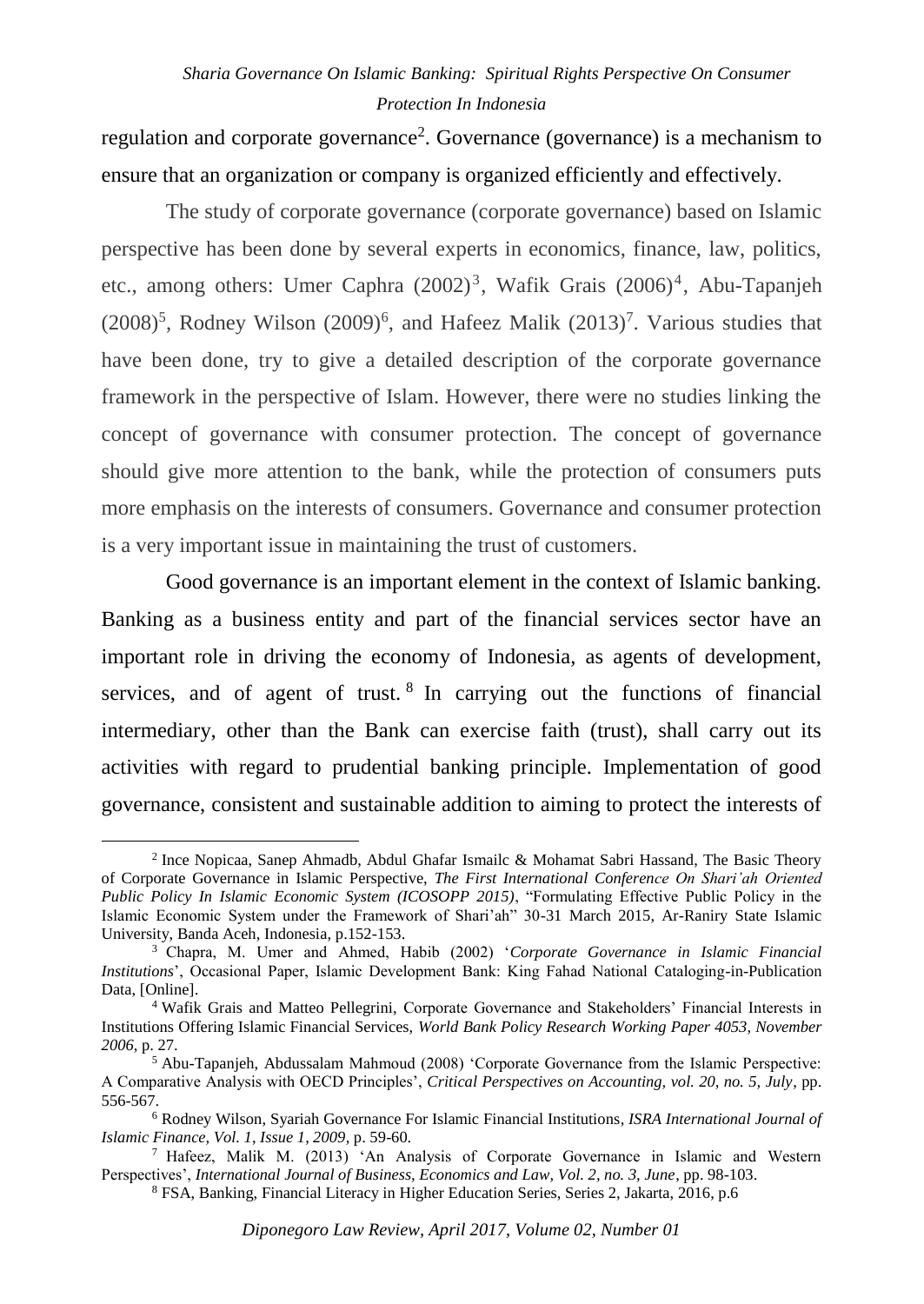stakeholders, and improve compliance with the legislation in force, in particular the principles of sharia.

The development of Islamic banking in Indonesia showed an upward trend despite slowing growth. The growth of Islamic banking mastered the 4.81% market share by asset growth reached 11.97% as of June 2016. Globally, along with Qatar, Saudi Arabia, Malaysia, the United Arab Emirates and Turkey, Indonesia is considered as the driving force of Islamic finance in the future. Accounted for 3% of total global assets, Islamic finance, including Islamic banking Indonesia still has the potential to be developed.<sup>9</sup> Based on the above reasoning is associated with considerable potential, the study of sharia governance from the perspective of consumer protection is necessary.

This paper aims to show the relationship between governance with consumer protection in Islamic banking, in particular related to the spiritual rights. Therefore, the description therein is structured as follows: 1) The relevance of 'Islamic', 'Sharia', and Governance; 2) Governance and Application On Islamic Banking Industry; and 3) Sharia Governance and Rights Consumer Banking Spiritual Islam.

#### **2. Research Methods**

The study was conducted using the method of doctrinal research, in particular to the concept of banking, corporate governance, as well as the concept of consumer protection. The approach that used is philosophical and juridical. As for the practical review to complement the analysis of materials. Studies carried out against a variety of laws, both primary, secondary and tertiary.

#### **3. Discussion**

 $\overline{a}$ 

#### **3.1 The relevance of 'Islam', 'Sharia', and Governance in Banking**

For centuries, Islamic law has developed to become a 'very sophisticated'

<sup>9</sup> See FSA, 2015-2019 Roadmap Indonesian Islamic Banking, Islamic Banking Department, 2016, p.10-11.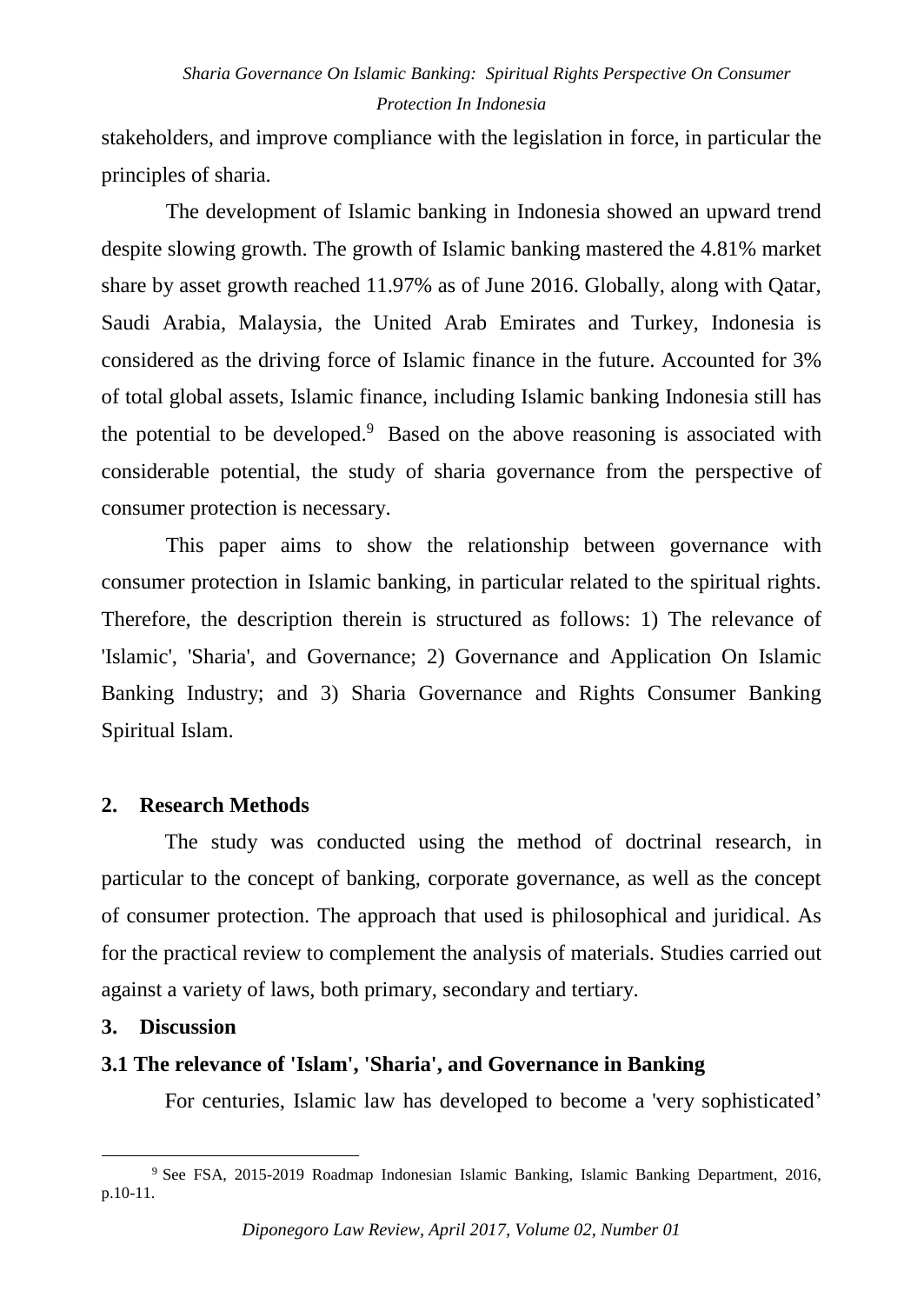legal system, covering all areas of human life, known in contemporary law.<sup>10</sup> In Islamic law, human activity can be broadly divided into two, namely worship and muamalat.<sup>11</sup> There are some differences interrelated to the provisions of these two categories. First, in terms of worship apply the principle that anything that is not validated by the Sharia prohibited. That is, all that is allowed to worship are clearly specified in Sharia, and additions or variations on it is not allowed. Thus the principle is contrary to muamalat. In Muamalat, everything is allowed, other than those explicitly prohibited by Sharia. This is called the principle of permissibility  $(ibahah)^{12}$ . In particular, usury and forbidden gharar in commercial transactions. Thus, Islamic commercial law allows all contracts without usury and gharar.

The other difference is that there is no room to change the rules and rituals of worship, while in terms of the provisions contained Muamalat, new and growing must be through the process of ijtihad.<sup>13</sup> In the case of Muamalat, Sharia only gives basic principles, which still needs to be developed through a variety of methods, in accordance with the needs of the changing times. Some of these methods to understand the causes of an effective (gods) and the reason (wisdom), as well as the urgency or maslahah (benefit) of an activity forming muamalah, new and unknown in the sharia.<sup>14</sup> Related to the above, Alwani<sup>15</sup> shows that ijtihad is a region or to the public interest as Umar Bin Al Khattab. As stated by Imam Malik that ijtihad emphasis on the problem of *al-mursalah* (the interests of the greater good) similarly, maqasid al-Sharia and mashlahah is a key element Shatibi work during

<sup>&</sup>lt;sup>10</sup> Mallat, Chibli (1993), The Renewal of Islamic Law: Muhammad Baqer as-Sadr, Najaf and Shi'I International, Cambridge: Cambridge University Press, p. 3.

<sup>&</sup>lt;sup>11</sup> Kamali, Mohammad Hashim (2000), Islamic Commercial Law: An Analysis of Futures and Options, Cambridge, UK: The Islamic Texts Society, Chapter 7

 $12$  Fatwa No. 1 of the First Albaraka Seminar 1981 (Dallah Albaraka 1994, pp.75-76).

<sup>&</sup>lt;sup>13</sup> Kamali, Mohammad Hashim (2000), Islamic Commercial Law: An Analysis of Futures and Options, Cambridge, UK: The Islamic Texts Society, bab 7

<sup>&</sup>lt;sup>14</sup> Kamali, Mohammad Hashim (2000), Islamic Commercial Law: An Analysis of Futures and Options, Cambridge, UK: The Islamic Texts Society, bab 7, p. 78.

<sup>&</sup>lt;sup>15</sup> Al Alwani, Taha Jabir (1990), Usul Al Fiqh Al Islam, Source Methodology in Islamic Jurisprudence, Research Monographs No. 1, Herndon: The International Institute of Islamic Thought. P 16, 35.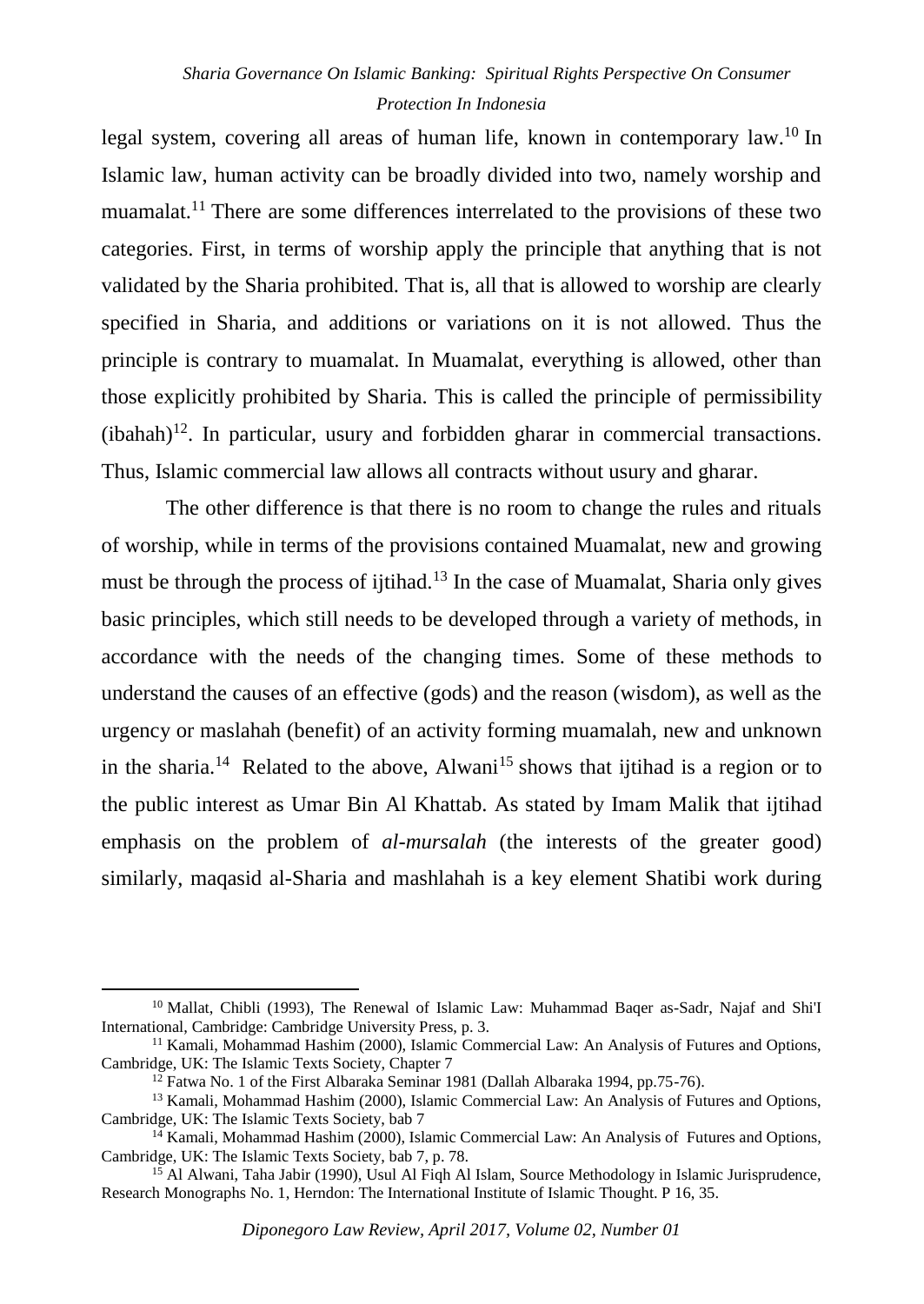the 13th century.<sup>16</sup>

In the relationship between 'Islam' with sharia (Islamic law), Abdullah  $Ishak<sup>17</sup>$  describes the responsibilities of Muslims against Islamic law covers three cases: (i) studying and living the Islamic science, (ii) forming a community of superior (based on Islamic law), (iii) strive toward implementing Islamic law. While Yusdani<sup>18</sup> states that the obligation of a Muslim of Islam is practiced values. Based on these two views, it can be said that for every person who is Muslim, has must observe and practice the values of Islam. In this case, the term 'person' can be either individuals or institutions who claim to operate on the principle of Islamic law. The statement referred to, for the individual, in the form of pledges Confession of faith (Syahadatain) readings. As for institutions, the pledge bank declared in the deed.

In the perspective of Islamic law, any transaction, whether committed by individuals or institutions in any field, including economics, are bound to the values of Islam. In common terms, such actions are bound by the provisions of the law of halal-haram. Therefore, it does show the close relationship between the legal, economic and sharia. The use of the word sharia as the 'fiqh' looks specifically at the inclusion of Islamic law as a source of legislation in several Muslim countries, Islamic banking, Islamic insurance, and Islamic economic. Islamic principles based on the values of fairness, expediency, balance and universality (*rahmatan lil'alamin*). Those values applied in the regulation of banking, so-called Islamic Banking.<sup>19</sup> In the international literature, shariah banking is called by Islamic banking.

 $\overline{a}$ <sup>16</sup> Masud, Muhammad Khalid (1995), Shatibi's Philosophy of Islamic Law, Islamic Research Institute, Islamabad: International Islamic University Islamabad, p. 120. See Siddiqi (2004b) for a discussion of mashlahah role in developing Islamic law. Siddiqi, M. Nejatullah (2004b), 'Keynote Address' at the Roundtable on Islamic Economics: Current State of Knowledge and Development of the Discipline, held at Jeddah, May 26-27, 2004, organized by the Islamic Research and Training Institute, Islamic Development Bank, Jeddah and Arab Planning Institute, Kuwait.

<sup>&</sup>lt;sup>17</sup> Abdullah Ishak, Sources of Islamic Legislation and the Responsibility of Muslims, (Part of the Half of Islam Position of Prime Minister, Kuala Lumpur, 1997), p. 213-272.

<sup>&</sup>lt;sup>18</sup> Yusdani, In Re-actualizing the role of the Public Interest Law: The concept of Islamic law Najamudin At Tufi, (UII-Press, Yogyakarta, 2000), p 137.

<sup>&</sup>lt;sup>19</sup> Paragraph 2 of Law No. Explanation 21 of 2008 concerning Islamic Banking.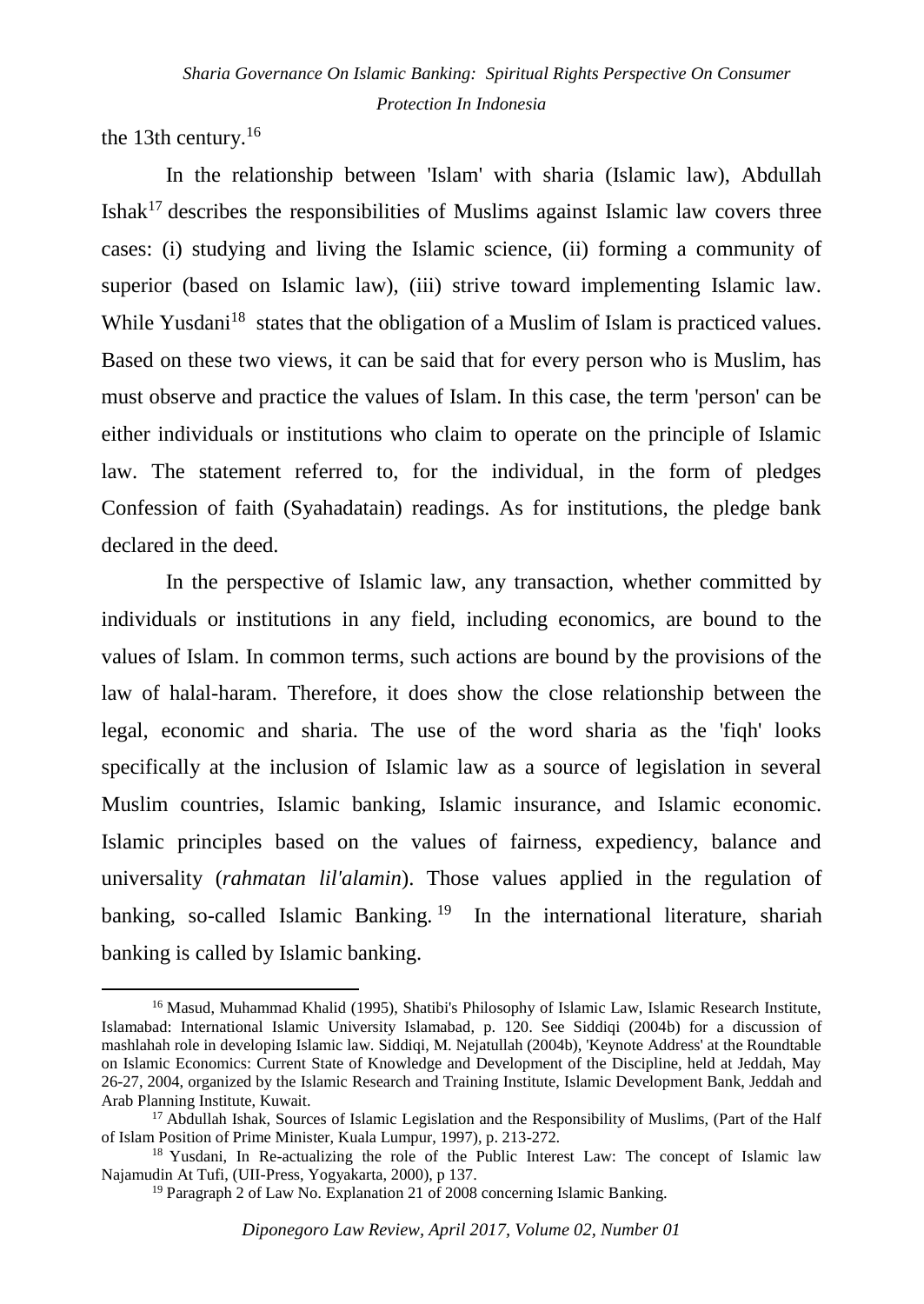Islamic law is a part of Islam as a religion. The general objective of the overall Islamic law is to promote the well-being (*masalih*) mankind. The purpose is specifically known as *maqasid al-Shariah*, which is intended to ensure purity, justice and protection of religion, life, intellectuality, lineage and property. Based on this explanation, it can be understood that in the context of Islamic banking is an Islamic law that aims to maintain the sanctity of property and justice for all parties in the business activities associated with the property. <sup>20</sup> One example is the prohibition of usury is to ensure fairness and equality of the parties. Therefore, in the context of governance, the overall set forth in the Qur'an, the Hadith, and the various forms of the results of *ijtihad*, it basically have the same goal, namely in order to maintain the sanctity of property and justice for all parties. Furthermore, it can be stated that in Islam has provisions related to governance for each activity, the life of a Muslim, including in activities related to the banking industry.

On the other hand, in its development, governance has realized the importance of business in every institution, in order to maintain the sustainability of the business itself. The concept is known as Good Corporate Governance (GCG). GCG is a procedure for the management of the institution with a predetermined standard internationally and has been adopted by many countries and implemented nationally In the banking industry, basically GCG is part of efforts to realize a healthy banking system. With the GCG in banking, will give a great sense of security to consumers, so it does not need to hesitate to take advantage of financial services in banking. This is necessary for the economic development of each country. Indonesia is developing banks to participate shore up the country's economy, including Islamic banking therein. Therefore, viewed from the aspect of function, and then the development of the concept of corporate governance in the banking industry is the embodiment function of 'law' as a tool to

<sup>20</sup> Habib Ahmed, Islamic Law, Adaptability And Financial Development, *Islamic Economic Studies Vol. 13, No. 2,* February 2006, p. 5.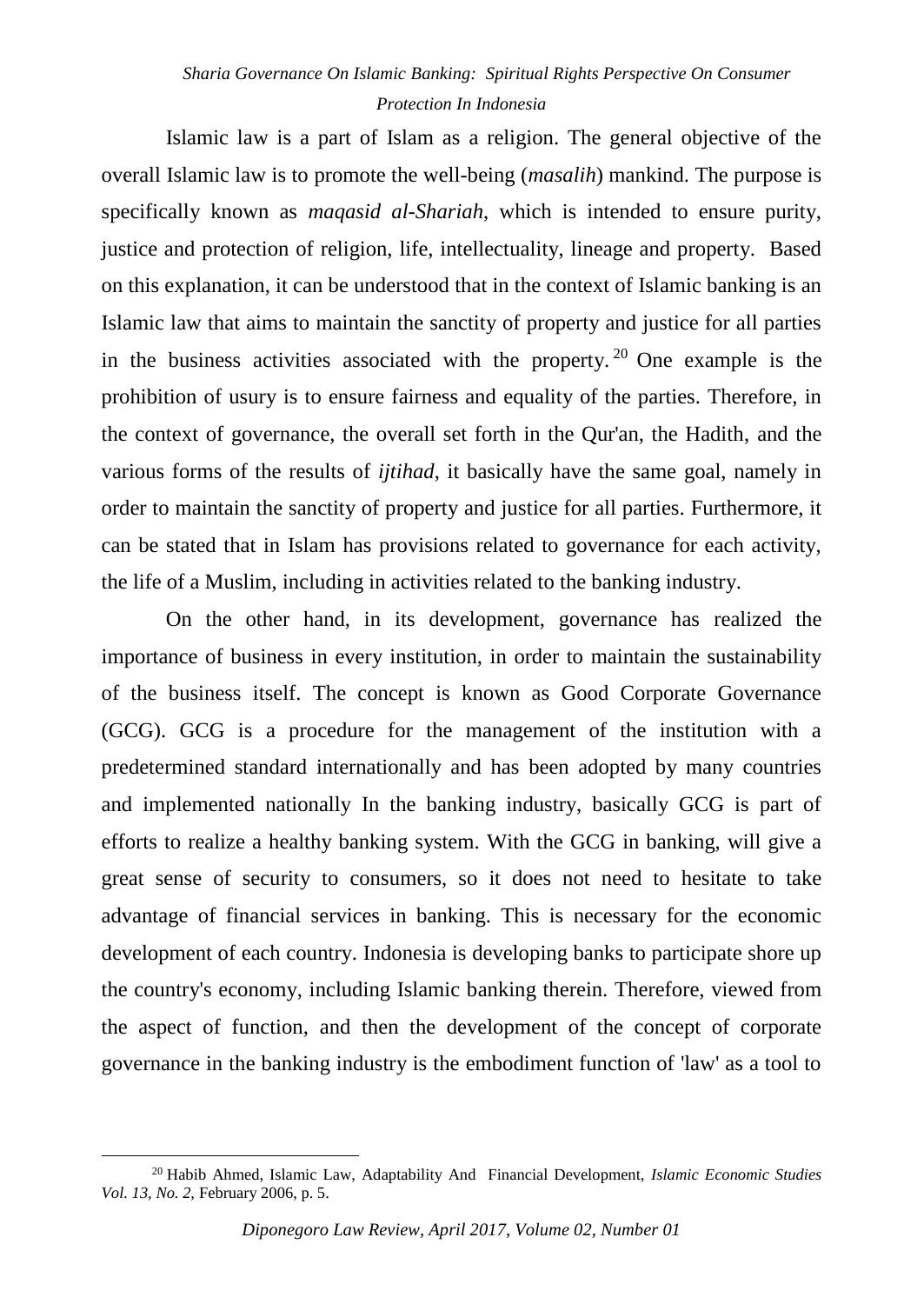manipulate the social or 'social engineering' in order to achieve economic development goals as expected.

From the above, the relationship between 'Islam', 'sharia' and 'governance' very closely, particularly in the context of banking. Thus, the Islamic banking institutions That are philosophically aimed at implementing the principles of sharia, have juridical consequences also have to implement sharia-based governance. The requirement is in line with the duty of every banking institution That has been set forth in the legislation to implement the concept of corporate governance, so that every banking operation running in a healthy and stable. Briefly, the determination of the concept of corporate governance in legislation basically shows the function of the law as a tool for social enginering, in order to be better than the aspect of justice for the parties. In this context, it can be

understood also that Islamic banking has GCG broader concept than with conventional banking.

#### **3.2 Governance: Application On Islamic Banking Industry**

 $\overline{a}$ 

In the context of Indonesia, as well as other developing countries, in the beginning of good governance in Indonesia is considered as a burden, especially to change the culture of the company in order to meet the principles of transparency and accountability. In line with its development, it was realized that good governance will only protect the interests of all stakeholders. Effective governance will strengthen and spur the growth of the company. <sup>21</sup> Currently, the implementation of good governance has been perceived as necessary to increase the company's value. Indonesia has had National Committee on Governance, which publishes general guidelines for good corporate governance including business banking and sharia. Through the implementation of all pillars of good corporate governance, the Islamic banking industry is expected to create a healthy and

<sup>21</sup> Umer Chapra & Habib Ahmed, *Corporate Governance in Islamic Financial Institutions*, Islamic Development Bank-IRTI, 2002, p. 8.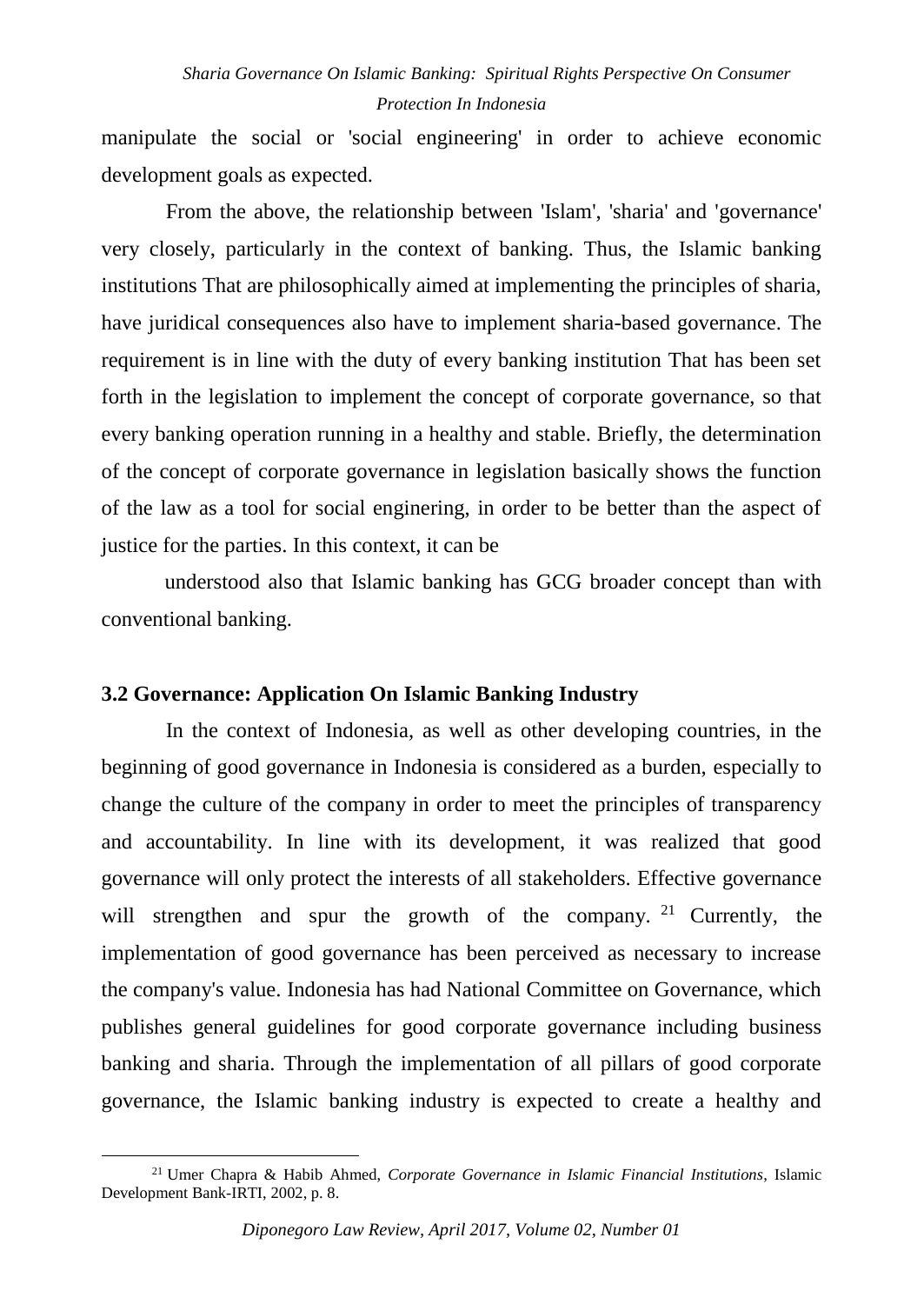resilient and able to protect the interests of all stakeholders. In addition, the implementation of good governance in Islamic banking has a specific purpose that is a way to boost confidence and provide legal certainty for stakeholders that the bank's operations and business activities of the bank is not contrary to Islamic principles. In the end, the implementation of good governance in Islamic banks will facilitate economic mechanisms in the real sector through the activities of business activities based investment, purchase, lease and contract another, and the success of the world and afterlife very concerned about the cleanliness of sources, the truth about the process and benefits of the results. <sup>22</sup>

In the context of Islamic banking, in addition to running a business activity for profit, the bank also has a social function as a reservoir of zakat, infaq, alms and endowments. The social function, are not known in conventional banking. In terms of goals, prioritizing the welfare of Islamic principles and sustainable growth with a focus on the real sector. Thus, Islamic banking oriented value creation. Based on these characteristics, the system of governance in Islamic banking is more complex than conventional banks. This because, Islamic banking, in addition to paying attention to the regulation in general, must also comply with Islamic principles derived from Islamic law to be able to compete in the market.<sup>23</sup>

Governance of Islamic banking in Indonesia is strongly influenced by the Indonesian legal system is more influenced by the civil law system. Traits important civil law system is the legislation a major source. Therefore, Islamic principles contained in fatwas DSN must be transformed into positive law in writing, in particular by Bank Indonesia (BI) and the Financial Services Authority (FSA). Cooperation to two authorities is necessary to avoid duplication, as well as complementary banking arrangements of Islam in particular. <sup>24</sup>

In carrying out the function of a financial intermediary, the Islamic Bank in

<sup>22</sup> FSA, Islamic Financial Services Industry-Higher Education Financial Literacy Series, Jakarta, 2016, p.15

<sup>23</sup> Frederick V. Perry, *The Corporate Governance of Islamic Banks: A Better Way of Doing Business*, Michigan State Journal of International Law, Vol. 19:2,2011,p. 266.

<sup>&</sup>lt;sup>24</sup> FSA, the Indonesian Banking Booklet 2016, Issue  $\overline{3}$ , March 2016, p.5.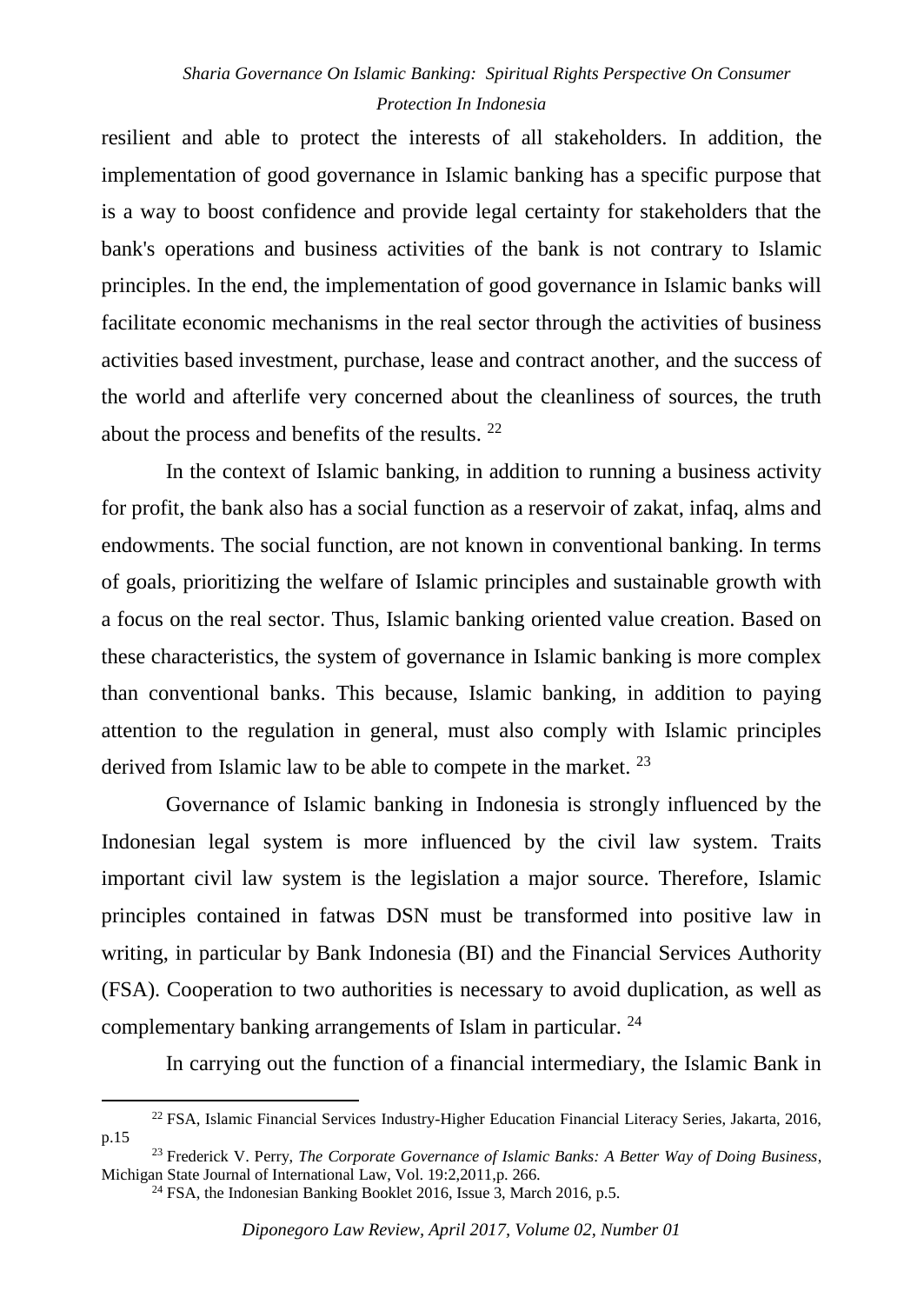addition to runing the confidence (trust), are also required to run its activities with due regard to the prudential banking principle set out in Article 2, 23, 35 and 36 of Law No. 21 Year 2008 concerning Sharia Banking (Oops). It is a form of responsibility for third party funds placed in banks. In addition, Islamic banking required to apply governance and risk management, which includes the principle of knowing your customer and customer protection. Implementation of good governance, consistent and sustainable addition to aiming to protect the interests of stakeholders, as well as improve compliance with the legislation in force, in particular the principles of sharia.

Based on the above reasoning, the Bank Indonesia feels the need issued Bank Indonesia Regulation (PBI) No. 11/13 / PBI / 2009 on Implementation of Good Corporate Governance for Islamic Banks and Sharia Business Unit. PBI oversees the implementation of good corporate governance (GCG) should meet Islamic principles. The size or standard of corporate governance is the principle of sharia-based Islamic law in the field of Islamic banking embodied in the form of National Sharia Board Fatwa (DSN) – The Indonesian Ulema Council (MUI). Based on the regulation, corporate governance is defined as the Bank's governance, which apply the principles of transparency, accountability, responsibility, professional and fairness, in accordance with Islamic principles. Adherence to Islamic principles that will be the difference between the scope, urgency, and the application of governance in Islamic banking. In various studies, the concept of socalled sharia governance.

Financial Services Authority Indonesia actively being part of various forums and institutional cooperation that sets the standard of governance in the financial services sector, such as the G-20 in collaboration with the Financial Stability Board (FSB), the Basel Committee on Banking Supervision (BCBS) and the Islamic Financial Services Board (IFSB). Therefore, the regulations governing good governance in Islamic banking regulation in line with the scope of good governance internationally, including the application of the principle of comply or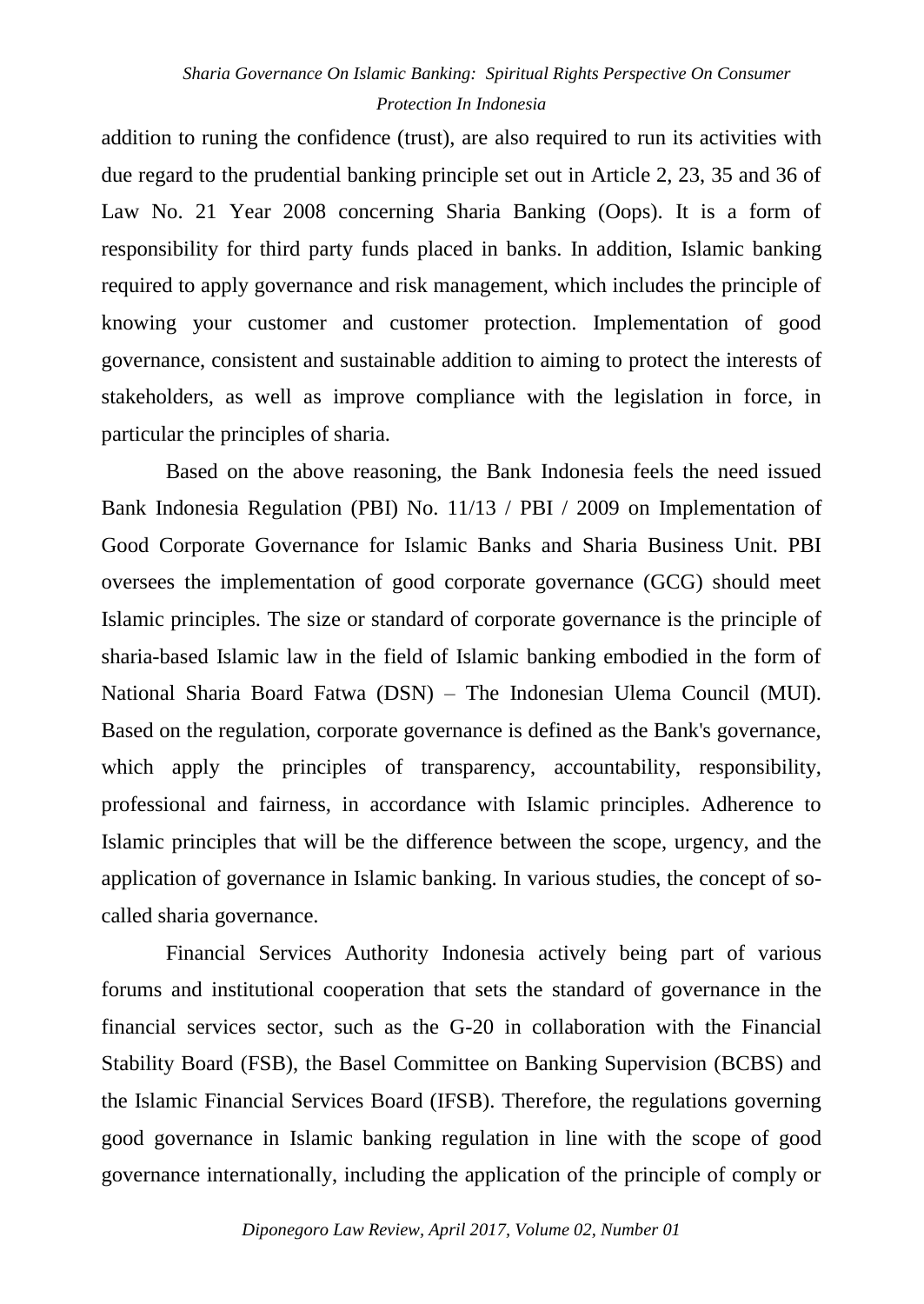explain entered in Indonesia Corporate Governance roadmap that can be used as a general guideline for the entire corporation in Indonesia. <sup>25</sup>

In particular, Article 34 of the Islamic Banking Act obliges Islamic banks and Islamic business units to implement good governance, which include the principles of transparency, accountability, responsibility, professional and fairness in conducting its business activities. Therefore, Islamic banks are required to formulate internal procedures regarding the implementation of these principles. In addition, to ensure that the governance of the bank complies with Islamic principles, Islamic banks are required to establish the Sharia Supervisory Board.

After the authority for regulation and supervision of banking turn to the FSA, the obligation of good governance in Islamic banks, implicitly regulated in FSA rules, among others in POJK No: 8 / POJK.03 / 2014 Assessment of Commercial Banks and Sharia Unit Sharia. Article 6 Paragraph (1) POJK regulates the coverage of health assessment to determine the level of Islamic banks, one of which is good corporate governance. Assessment of the factors of good corporate governance is an assessment of the management of Islamic banks on the implementation of the principles of good corporate governance with regard to principles of sharia.

Given the importance of good governance, in Indonesia has established the National Committee on Governance (NCG). NCG has published two guidelines as a reference to Islamic banking, namely the Code of Good Governance Sharia Business in 2011, and general corporate governance guidelines banking Indonesia in 2013. Under both sets of guidelines, in general, Islamic banking is obliged to apply the principles of good corporate governance in all aspects of business to achieve business continuity by taking into account bank shareholders, customers and stakeholders.

In addition, Islamic banking as part of Islamic finance is based on the basic foundation of spiritual and basic operational footing. Spiritually, Islamic banking

<sup>25</sup> FSA, Corporate Roadmap Indonesia, Jakarta, January, 2014.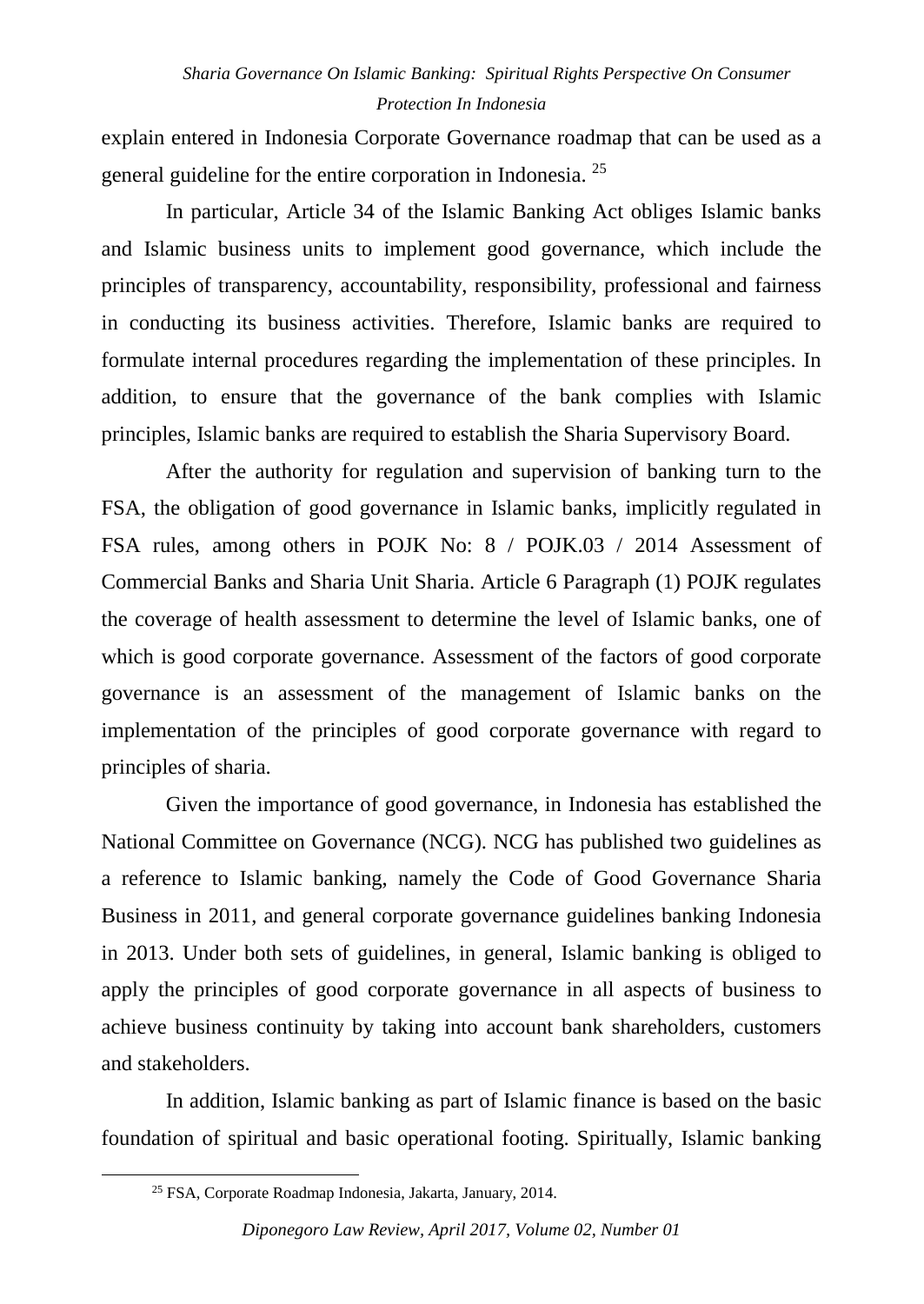committed to conducting business based on two principles, namely lawful and Tayib. Principles of Islamic banks prohibit lawful conduct business activities that contain elements of usury, maysir, gharar, zhulm, tabdzir, risywah and maksiyat. While the basic principles Tayib covers two aspects, namely Ihsan (providing the best) and tawazun (balanced between the spiritual and the material, exploration and conservation, financial sector and the real sector, risk and profit sharing).<sup>26</sup> The basic principles are followed by banks' commitment to have, among others:

- 1. Vision and mission statement clear and realistic;
- 2. The company values describing morals, good bank in conducting business;
- 3. Guidelines for working procedures of commissioners and directors;
- 4. Business ethics and Code of Conduct companies which formulation is done by involving the organ of the company;
- 5. Play an active role in conserving natural resources and the environment;
- 6. Has the company regulations or collective agreements to guarantee security of rights and obligations of the parties as well as whistle blowing system to allow obtaining reports and complaints as well as suggestions and criticism from employees and stakeholders.

Furthermore, the application of governance in Islamic banking has a specific structure that includes the company's structure and policy organ bank in the implementation of the business and aspects that support the company organs are internal control, risk management, corporate secretary and compliance with applicable regulations.

From the above description, it can be understood that the adjustment related to governance and its application in the Islamic banking industry in Indonesia juridical amplified Islamic banking laws and implementing regulations. Conceptually, sharia governance is intended to ensure compliance with sharia. Therefore, Sharia governance supported by the fatwas of the National Islamic Council MUI transformed into PBI and POJK. As for the implementation, the

<sup>26</sup> KNKG, Business Code of Good Governance of Shariah, 2011.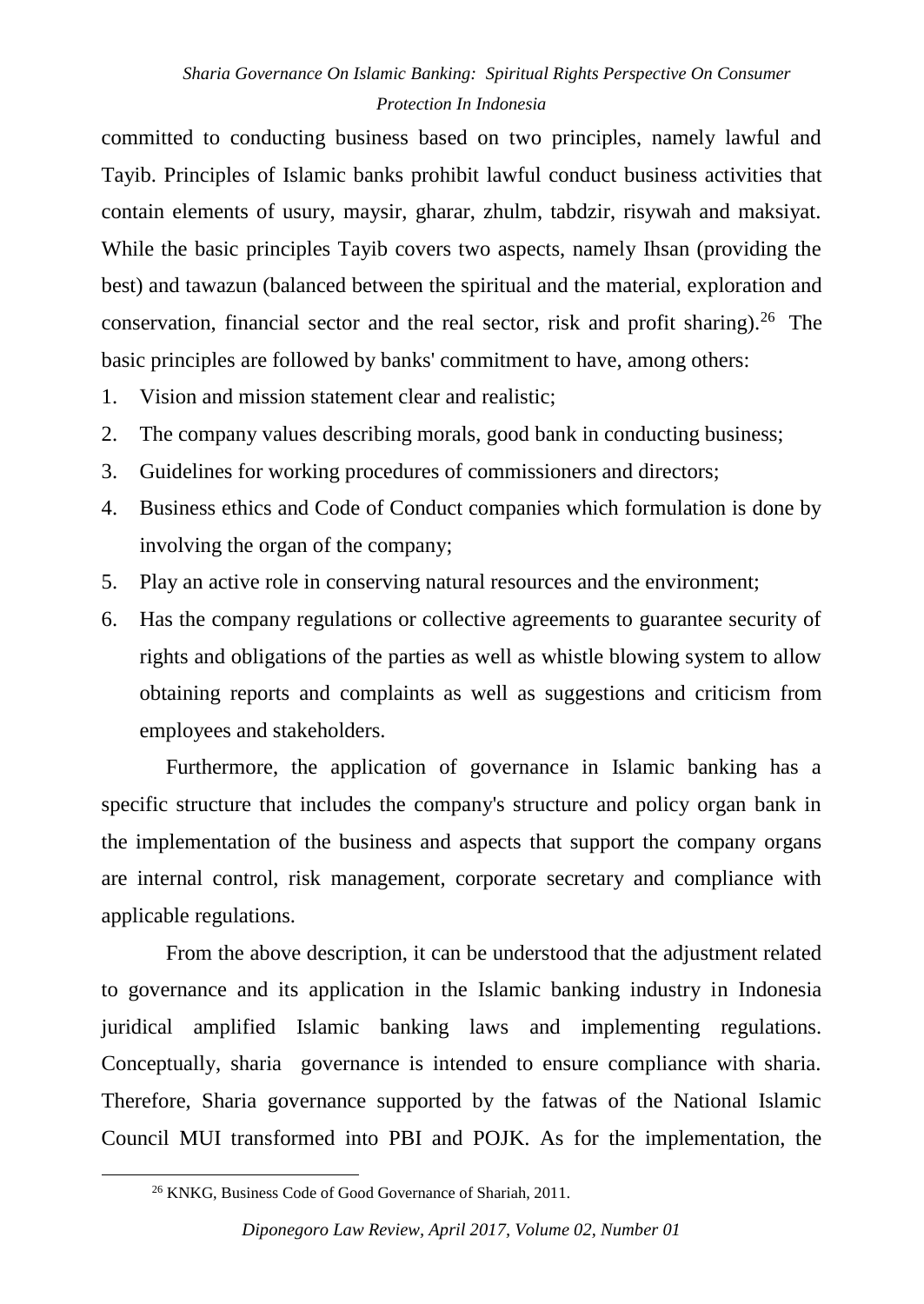monitoring function is to sharia governance run by the Sharia Supervisory Board on any banking institution. While surveillance is indirectly controlled by the FSA and DSN.

#### **3.3 Sharia Governance: Spiritual Consumer Rights Islamic Banking**

Sharia governance in substance is a form of sharia compliance. In sharia governance, and implementation point of concern is the banking institution as a business person. In other words, the banks have an obligation prescribed by law to run its business in accordance with Islamic principles. This constitutes the juridical consequences of the statement of the institution, as an Islamic bank, which is set forth in the Articles of Association of the company. Based on the statement anyway, an Islamic bank has a corporate identity (corporate identity) "iB". Thus, governance in Islamic and conventional banking is different, both in terms of scope, urgency, and enforcement mechanisms.

In the interests of consumers in the context of the rights and obligations of the parties, sharia governance is basically a right for consumers. Such statements are based on common sense in the context of the business relationship is bilateral, that basically any obligation of one party is the right of the other party. Additionally, juridical, the statement is supported by several normative foundations as stipulated in Law No. 8 of 1999 in Consumer Protection Law, namely:<sup>27</sup>

- 1. Based on a letter preamble stated that national development is aimed at establishing a just and prosperous society that is equitable materially and spiritually in an era of economic democracy based on Pancasila and the Law of 1945. Therefore, in terms of governance relating to the spiritual aspect, justified and recognized by Consumer Protection Law
- 2. Based in particular Chapter II of the Principles and Objectives, Article 2 that the principles of consumer protection benefit, justice, equity, security

<sup>27</sup> KNKG Basic Principles of Good Corporate Governance Guidelines for Indonesian Banking, 2012,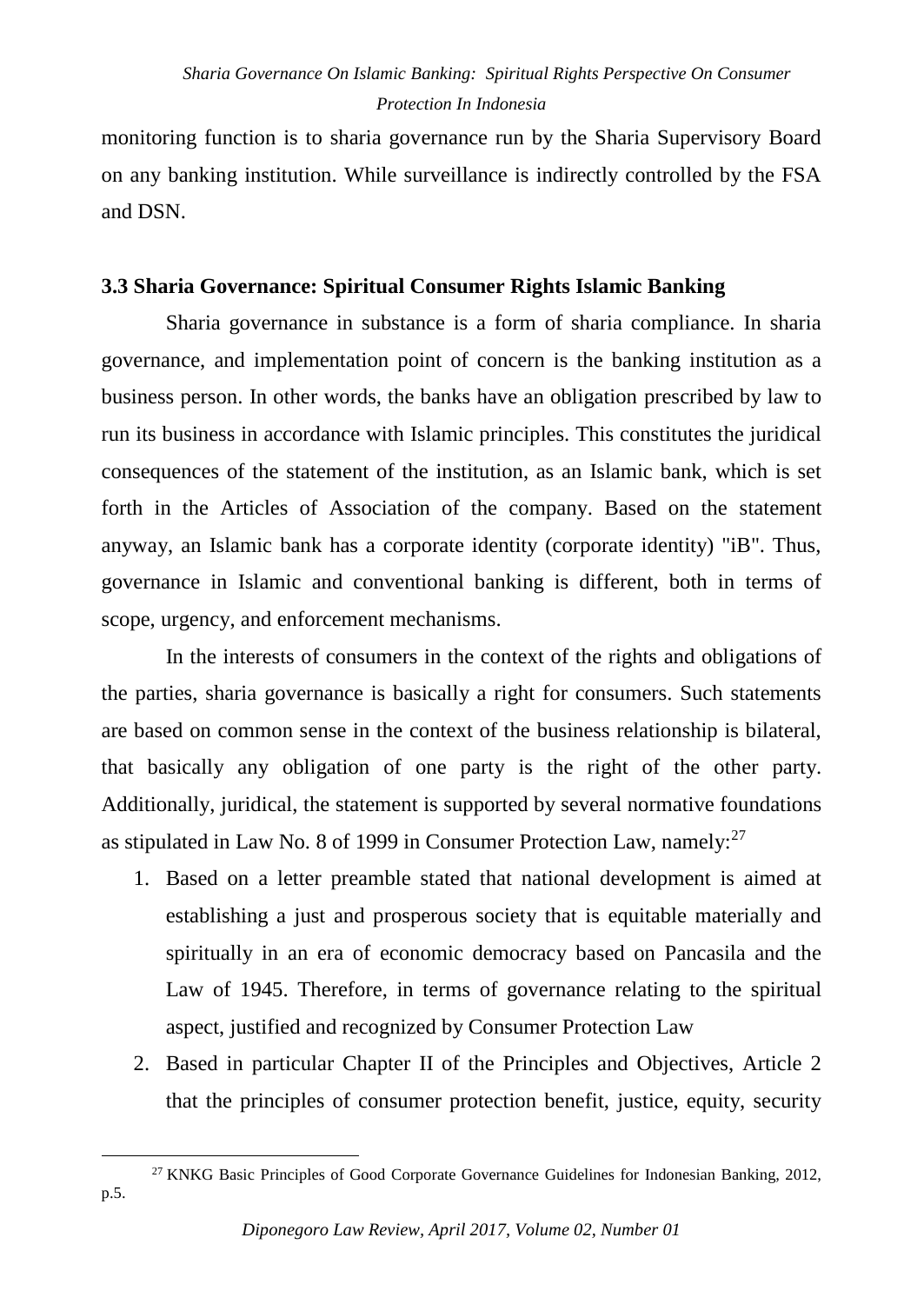and safety of consumers and legal certainty.

- 3. Based particular Article 3 Letter d. that consumer protection aims to create a consumer protection system contains elements of legal certainty and transparency of information and access to information;
- 4. Based particular Article 3 Letter e. That consumer protection aims to raise awareness of businesses about the importance of consumer protection so that the growing attitude of honest and responsible in the attempt;
- 5. Based particular Chapter III On the Rights and Obligations Section One of Article 4 Rights and Obligations of Consumers, Letter b. That consumers are entitled to choose the goods and/or services and obtain goods and / or services in accordance with the exchange rate and conditions and guarantees promised;
- 6. Based in particular Chapter III On the Rights and Obligations Section One of Article 4 Rights and Obligations of Consumers, Letter c. that consumers are entitled to correct information, clear and honest about the condition and guarantee of the goods and / or services;
- 7. Based particular Chapter III On the Rights and Obligations Section One of Article 4 Rights and Obligations of Consumers, Letter h. that consumers are entitled to compensation, compensation and / or reimbursement, if the goods and / or services received are not in accordance with the agreement or not as it should be;
- 8. Based particular Chapter III On the Rights and Obligations Section One of Article 4 Rights and Obligations of Consumers, Letter (i). that consumers are entitled to rights with the provisions stipulated in other laws and regulations.

From some of these clauses can be understood that the business relations, recognized the existence of the spiritual aspect. Furthermore, if the spiritual aspect has been declared as the corporate identity, as well as contained in the agreement,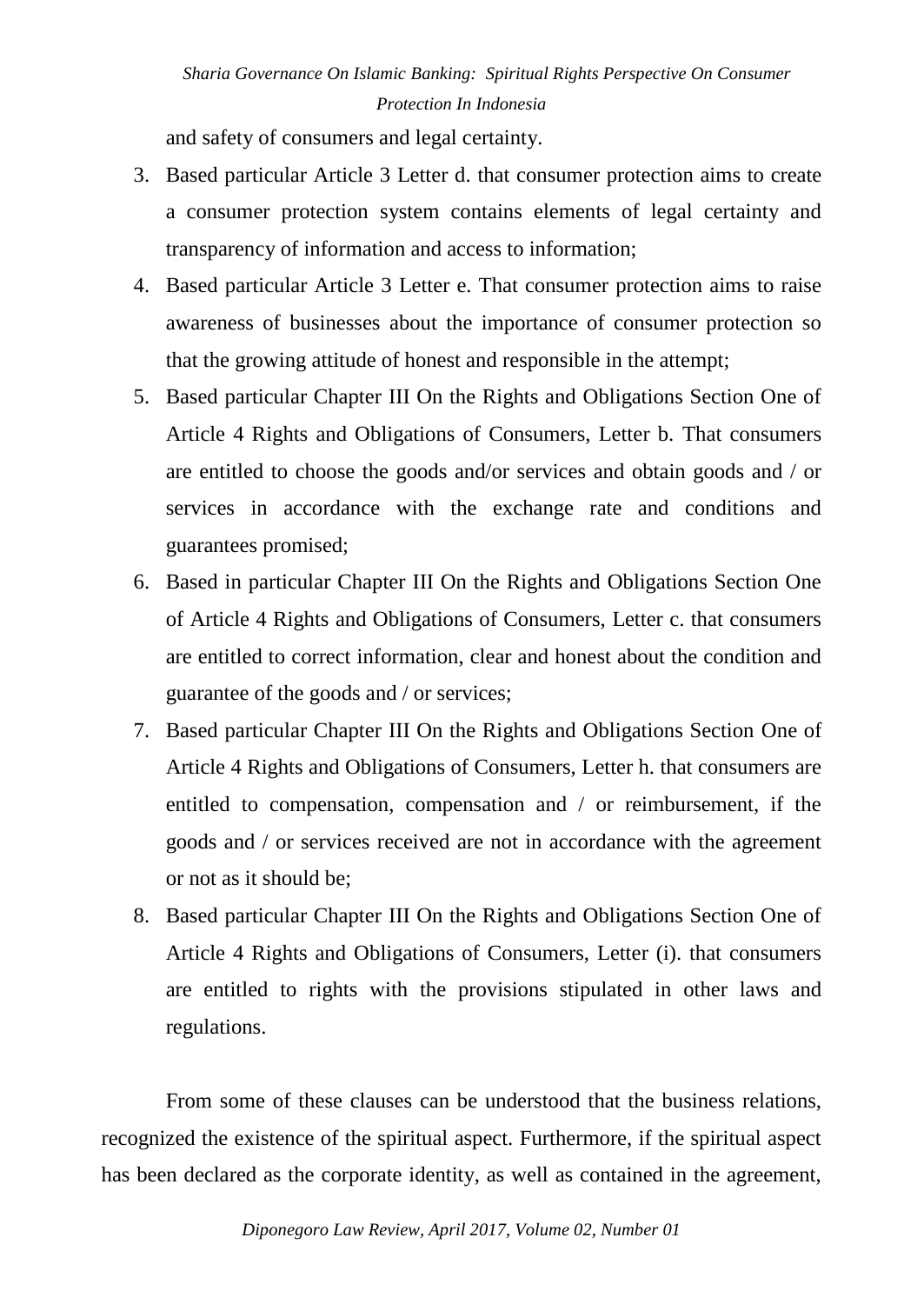then it becomes spiritual rights for consumers, while the employer is obliged to inform and implemented.

Before understanding 'spiritual rights', need an understanding of the meaning of 'spiritual' itself. 'Spiritual' can be understood as morphological and etymologically. Morphological meaning 'spiritual' adjacent to the terms of the offering; supernatural dimension; different from the physical dimensions; feeling or statement soul; something sacred; intellectual thinking and quality; the development of thinking and feeling; their sense of humor; or there is a change of life and is associated with religious organizations. While based on its etymology, the spiritual means something fundamental; important; and able to mobilize and lead the way a person thinks and behaves. The combination of these two meanings can form a broad characteristic of 'spirituality'. Thus, it can be said that the 'spiritual' is a human need for something bigger and stronger so as to move, better and holy man so worthy of it. 'Spirit' or spirit thus covers the inner life of individuals, such as idealism, attitude, thoughts, feelings and hope in the Essence of the Absolute. Spirituality in this context also includes how humans express its relationship with the Essence of the Absolute in everyday life.

Jalaluddin Rahmat <sup>28</sup> define 'spirituality' in more detail by making the classification of some aspects. However, some aspects of the basically stated the strong links between the 'spiritual' religion. Thus, if it is associated with the customers' needs as a consumer, it is' spiritual rights' is a right that is based on the teachings of the customer concerned. For a Muslim, 'spirit' more life comes from Islamic religious beliefs. Spiritual problem is very important for high be religious it as a society. 'Spiritual Rights' which is based on religion is important because every religion has shaped the terms of either the command or prohibition. Thus the obligation applies all time without being restricted by region. Therefore, the 'spiritual rights' are universal, inherent in every person who practices the religion.

<sup>&</sup>lt;sup>28</sup> Jalaluddin Rahmat, "The Religion", in Taufiq Abdullah and Rusli Karim (ed), Studies of Religion: An Introduction, Yogyakarta, Tiara Discourse, 1989.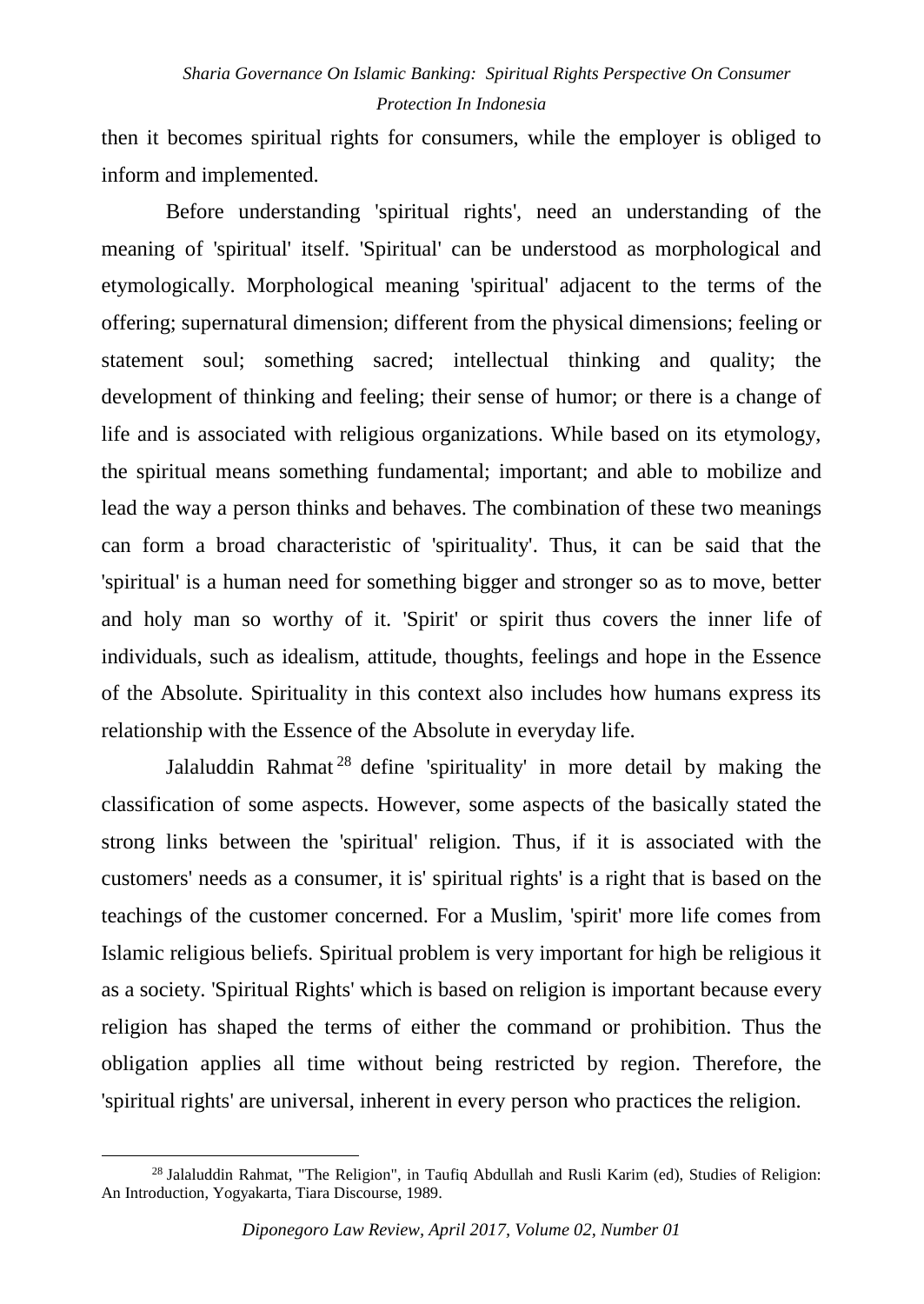Basically, the spiritual right not only related to the customers, considering the spiritual right is the right of all people. However, if it is associated with the main focus of this discussion in the field of consumer protection in Islamic banking, the 'spiritual rights' in this paper addressed to the customer as a consumer. The term 'spiritual rights' is relatively new is introduced. At the beginning of this term are born through a review of consumer protection against sharia banking customers, especially in Islamic banking and more specifically with regard to the settlement of the dispute, since 2009-2012.<sup>29</sup>

As the term 'spiritual rights' is a new concept, so in fact, still quite a lot of people who are not aware of the existence and the need to 'spiritual rights'.<sup>30</sup> 'Spiritual Rights' has a specific concept, as well as the rights of other consumers. For the Muslim community, the certainty of the halal product is one concrete example of a 'spiritual rights'. However, the term 'halal' is more widely used in the context of the foods that may be consumed. <sup>31</sup>

Basically, Law No. 8 of 1999 on Consumer Protection has recognized the right of a spiritual nature. This is stated in Article 2 on the principles of Consumer Protection: Consumer Protection principles are: benefits  $32$ , justice  $33$ , equity, security and safety of consumers  $34$ , as well as legal certainty  $35$ . Explanation Number 3 Article 2 of Consumer Protection Law states that consumer protection was organized as a joint effort by five (5) principles relevant to national development, namely: 1)  $,...$ ; 2)  $,...$ ; 3) The principle of balance is intended to

<sup>29</sup> Ro'fah Setyowati, Thesis (S3), the Dispute Resolution Islamic Banking in Indonesia in Perspective of Consumer Protection, Universiti Kebangsaan Malaysia (UKM), 2012, p. 391-392.

<sup>30</sup> Ro'fah Setyowati, "Spiritual Customer Rights in Perspective of Islamic Banking Consumer Protection Law in Indonesia", Proceedings of the Seminar on Law Enforcement of Sharia-based Islamic banking and Call For Paper Progress and Problems of Enforcement of Islamic Law in Indonesia, Faculty of Law, University of Diponegoro, Semarang, 19 September 2012, p. 267-268.

<sup>31</sup> Qur'an Surah Al Baqarah verse 168.

<sup>&</sup>lt;sup>32</sup> 'Basic Benefit' intends to mandate that all efforts in the implementation of consumer protection should benefit as much as possible in the interests of producers and consumers as a whole.

<sup>&</sup>lt;sup>33</sup> Fairness' meant that the participation of all people can be realized for the maximum and give the opportunity to users and dealers to obtain their rights and perform his duties impartially.

<sup>&</sup>lt;sup>34</sup> Basic security and safety of consumers' intended to provide a guarantee for the security and safety of consumers in the use, consumption and utilization of goods and / or services are consumed or used.

<sup>&</sup>lt;sup>35</sup> 'The principle of legal certainty' is so good traders or consumers obey the law and justice in the implementation of consumer protection, as well as state guarantees of legal certainty.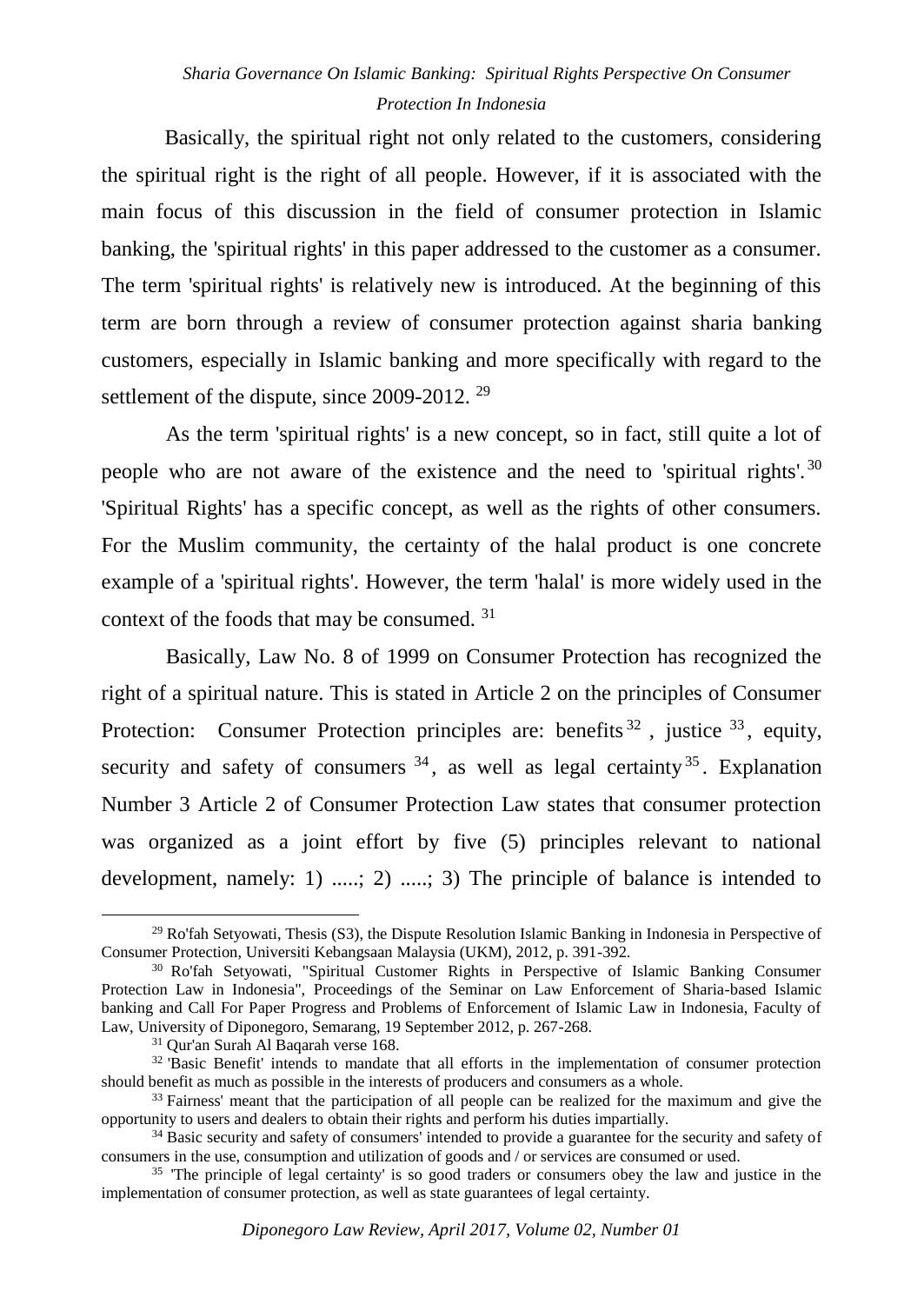provide a balance between the interests of consumers, businesses and government in the sense of material or spiritual.

In the explanation that Article, the spiritual aspect has been expressed clearly and be the foundation for consumer protection. But the problem is, when formulating consumer rights, the rights have not been accommodated spirituality aspect explicitly, as represented meant the principle of balance. The consumer's rights under Article 4 of Consumer protection law, only outlined in general and are not concerned with rights related to the spiritual aspect (religion).

The use of the term 'spiritual' also serves to introduce the breadth of coverage Consumer Protection law which are targeted not just a question that is material, but also the spiritual aspect. From this new term, it is understood that the 'spiritual rights' is the right of every person, not limited to those Muslims, because spirituality is one aspect of the man himself is universal. Do not eat foods that contain beef (calf) is one example of 'spiritual rights' associated with Hindu religious beliefs. Abandonment of the 'spiritual rights' can cause its own problems.<sup>36</sup> Various phenomena of products not kosher, illustrates that there are still many employers who do not pay attention to the interests of consumers in relation to this spiritual aspect. Therefore, the needs of consumers who thus needs protection and championed. <sup>37</sup>

From a wide range of consumer rights that exist today, are basically the definition of the consumer and the scope of consumer rights has evolved over time based on consumer needs. However, not found explicit recognition of the rights that are spiritual.<sup>38</sup> Although the implicitly Consumer Protection Law have to admit

<sup>&</sup>lt;sup>36</sup> n India, there was destruction of a restaurant serving food containing beef to customers who are Hindus. Burning as a form of protest against the violation of the information provided by the restaurant with non-beef dishes states. The restaurant owner was aware of infringing the rights of the Hindu spiritual customer. Therefore, the next restaurants are closed

<sup>37</sup> Ro'fah Setyowati, Thesis (S3), the Dispute Resolution Islamic Banking in Indonesia in Perspective of Consumer Protection, Universiti Kebangsaan Malaysia (UKM), 2012.

<sup>38</sup> Ro'fah Setyowati, Sakina Shaik Ahmad Commander, Consumer Rights Islamic Banking in Indonesia: Approaches Toward Harmonization of Existing Legislation, Paper, National Seminar on Consumer and Family Economics Association of Malaysia (MACFEA) 15th, July 19-20, 2011, p , 5-9.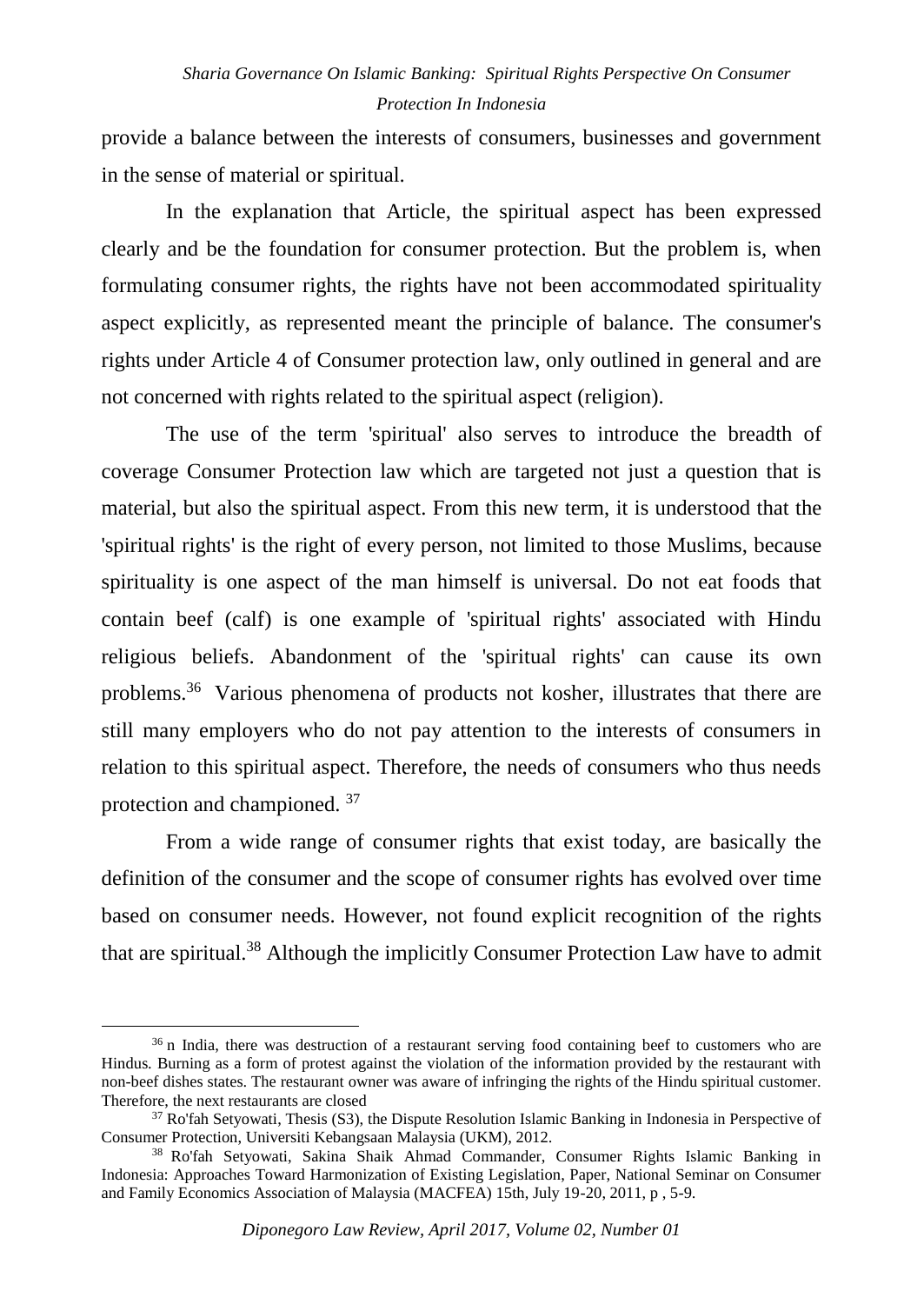it. Such views Ali Mansur<sup>39</sup> and Nasution<sup>40</sup> stated that overall consumer rights in principle can be grouped by several aspects of consumer interest consists of four aspects, namely:

1) Physical Interests

- 2) Social and environmental interests
- 3) Economic interests

 $\overline{a}$ 

4) The interests of legal protection.

In the Consumer Protection Law has declared the possibility of the increase of consumer rights if it is based on the new law. The statement has a meaning that is flexible and willing to accommodate any change in the meaning of the addition of consumer rights legislation if anything will. Legislation will of either generated by the proposed legislative institutions or government institutions, basically a reflection of the people's will. Thus it can be interpreted that the rights of consumers can be expanded if found strong justification is universal, so will add to the long list of consumer rights. The change was made possible as the possibility that occurred in the history of human thought and life is constantly changing. Consumer rights contained in Law No. 8 of 1999 on Consumer Protection in Indonesia is an obvious example of this.

The rationality of the 'spiritual rights' derived from the teachings of religion is due to any religious teachings have shaped both the provisions of command or prohibition. In terms of religious orders, the obligation is to follow the religion, whereas in the case of a ban, the form is to avoid its obligations. This obligation applies anywhere and at anytime, meaning that regardless of place and time. Therefore, such things are attached to the consumers who practice the religion that it be duly protected rights anyway. In connection with the above rationale, the authors suggested the need for the spiritual aspects of being part of consumer

<sup>&</sup>lt;sup>39</sup> Ali Mansur, Law Enforcement Liability About Manufacturer in Embodiment Consumer Protection, Genta Press, Yogyakarta, 2007, p. 83.

<sup>40</sup> Nasution, AZ., Consumer and Legal Review of Social, Economic and Consumer Protection Law in Indonesia, Pustaka Sinar Harapan, Jakarta, 1995, pp 74-82; see also Ali Mansur, Law Enforcement Liability About Manufacturer in Embodiment Consumer Protection, Genta Press, Yogyakarta, 2007, p. 81-83.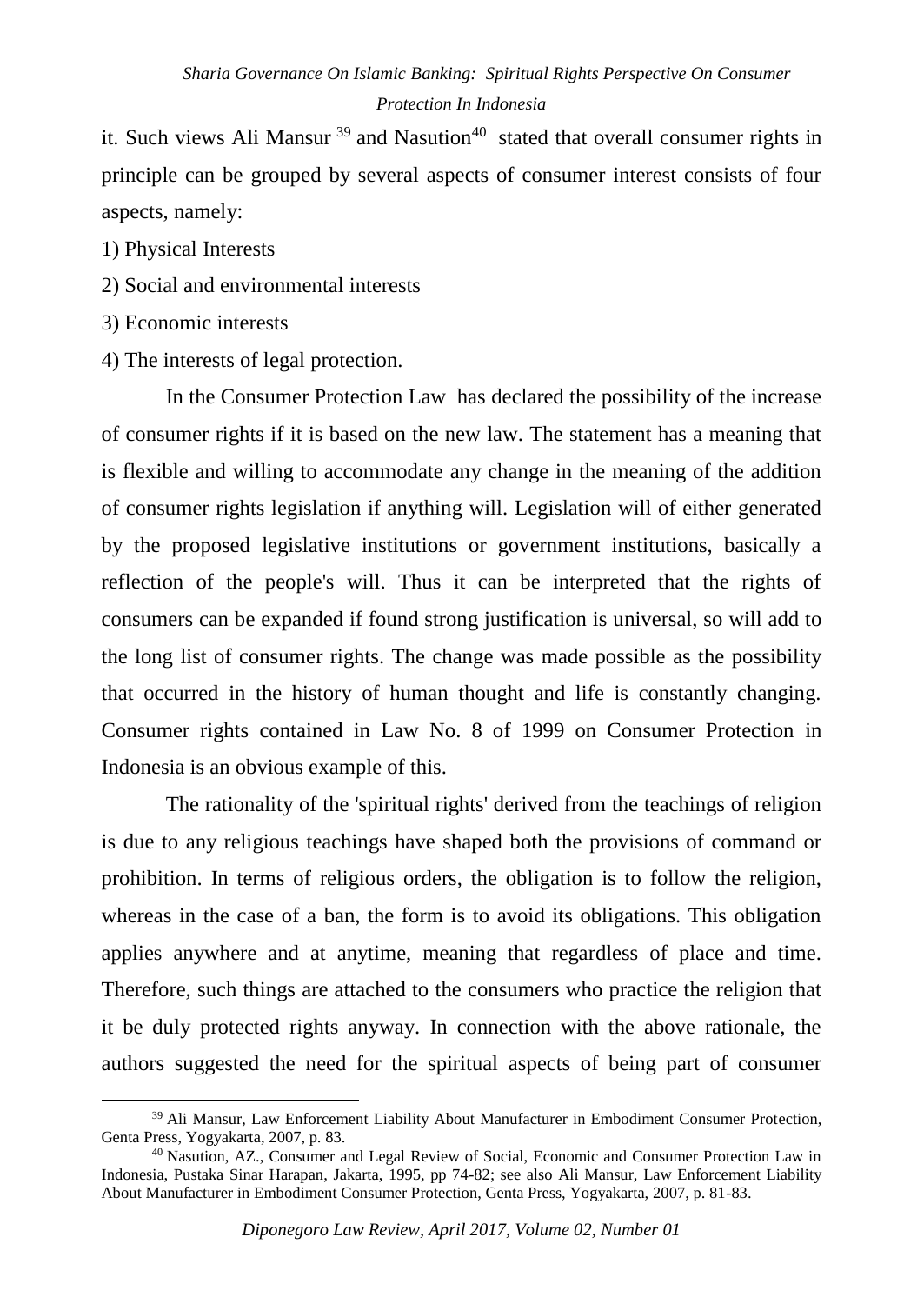interests should also get protection. Thus, the spiritual right is also part of the rights of Islamic banking customers.

From the description of the spiritual right above, is associated with the understanding of sharia governance in the previous description, it can be understood that basically Sharia governance is the embodiment of spiritual rights of consumers of Islamic financial institutions. It thus logically consistent with the statement Rodney Wilson<sup>41</sup>, that sharia governance is needed to build the Islamic banking industry has high credibility. Credibility is thus a requirement to gain public confidence. Credibility is meant is that if customers have confidence that Islamic banking upholds Islamic principles in operation. Legal guarantee is, expressly supported by strong legal environment and adequate. Furthermore, Rodney took the example of the application of sharia governance in Iran and Malaysia. Iran through the legislation Interest Free Banking in 1983, obliges all banking operation must comply with sharia. While in Malaysia, the same year to build the dual banking system, where Islamic banks compete with conventional banks. Sharia governance of banks in Malaysia is supported by the Sharia Board called the Sharia Advisory Council of the Guild at the Central Bank of Malaysia. The council has made a fatwa that serves as guidelines for some Islamic banks in operation. Meanwhile, internally, in every institution of Islamic banks, there is a functional unit for monitoring the compliance aspects of sharia.

With a slightly different statement, Wafik Grais and Matteo Pellegrini<sup>42</sup> argued that, overall, their corporate governance structure both internally and externally within the scope together with other reinforcement, can provide security and comfort for consumers. In addition, the provisions of the Corporate Governance externally for Islamic banking, means recognizing their special character of Islamic banking institutions, will also contribute to maintaining

<sup>41</sup> Rodney Wilson, Syariah Governance For Islamic Financial Institutions, *ISRA International Journal of Islamic Finance, Vol. 1, Issue 1, 2009*, p. 59-60.

<sup>42</sup> Wafik Grais and Matteo Pellegrini, Corporate Governance and Stakeholders' Financial Interests in Institutions Offering Islamic Financial Services, *World Bank Policy Research Working Paper 4053, November 2006*, p. 27.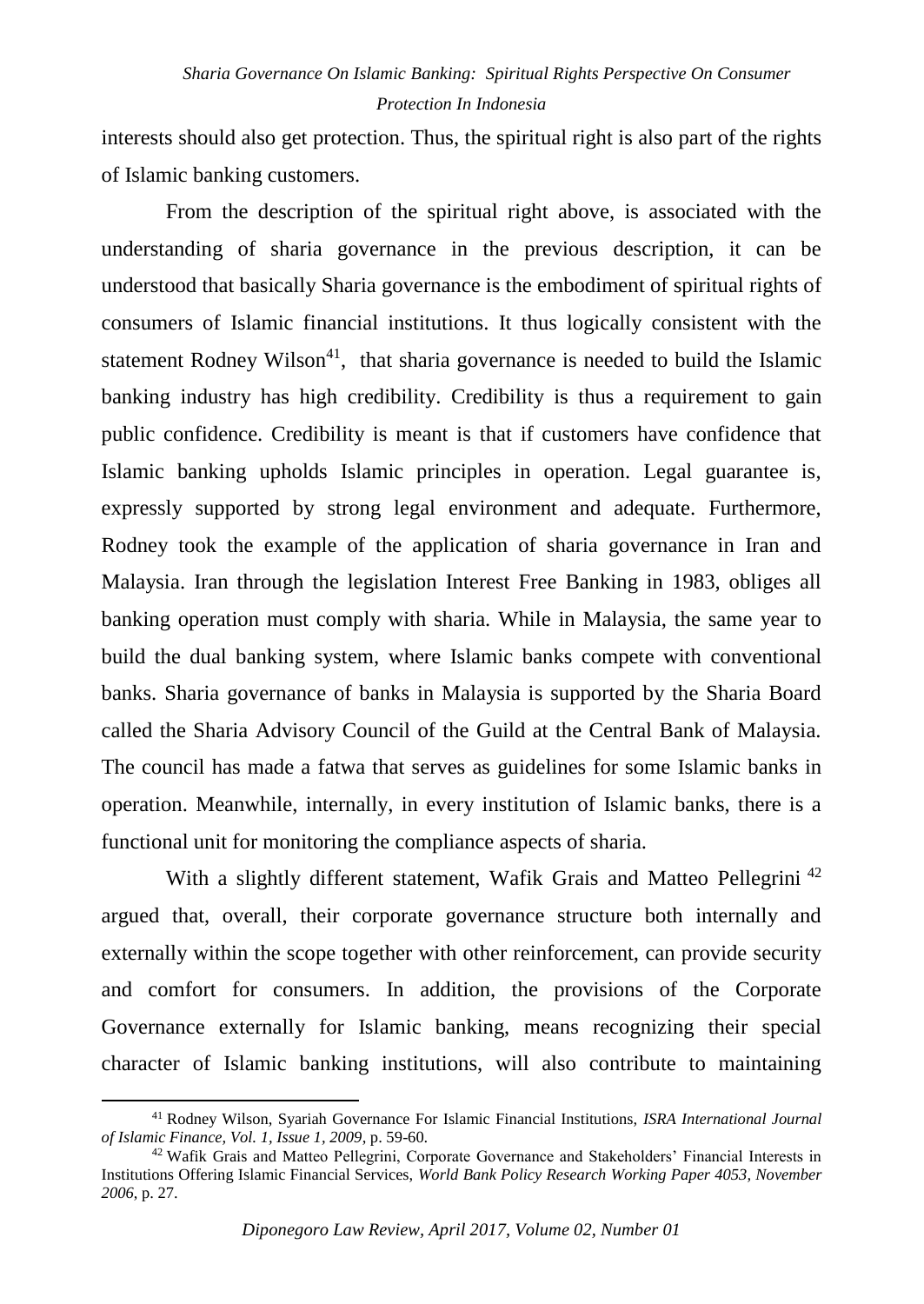stability and protection industry stakeholders.

#### **4. Conclusion**

Needs corporate governance practices are essential in all of the banking sector. In Islamic banking institutions, the concept of governance is broader and more complex when compared to conventional banks. It is caused between 'Islam', 'sharia' and 'governance' there is a philosophical relationship very closely. Thus, the Islamic banking institutions that are philosophically aimed at implementing the principles of sharia, have juridical consequences also have to implement shariabased governance. The requirement is in line with the duty of every banking institution that has been set forth in the legislation to implement the concept of corporate governance, so that every banking operations running in a healthy and stable. Briefly, the determination of the concept of corporate governance in legislation basically shows the function of the law as a tool for social engineer, to make it better than the aspect of justice for the parties.

Related settings governance and its application in the Islamic banking industry in Indonesia legally have strengthened the Banking Act sharia and implementing regulations. Conceptually, sharia governance is intended to ensure compliance with sharia. Therefore, sharia governance supported by the fatwas of the National Islamic Council MUI transformed into PBI and POJK. As for implementation, oversight of the sharia governance run by the Sharia Supervisory Board on any banking institution. While surveillance is indirectly controlled by the FSA and DSN.

Sharia governance, when seen from the banking side is an obligation that must be carried out under the provisions of the legislation. However, from the perspective of consumer protection, can be regarded as the embodiment of spiritual rights of Islamic banking customers. As a right, that right of spiritual need to get the guaranteed protection of the implementation of sharia governance. Attention to these spiritual rights protections needed to build the Islamic banking industry has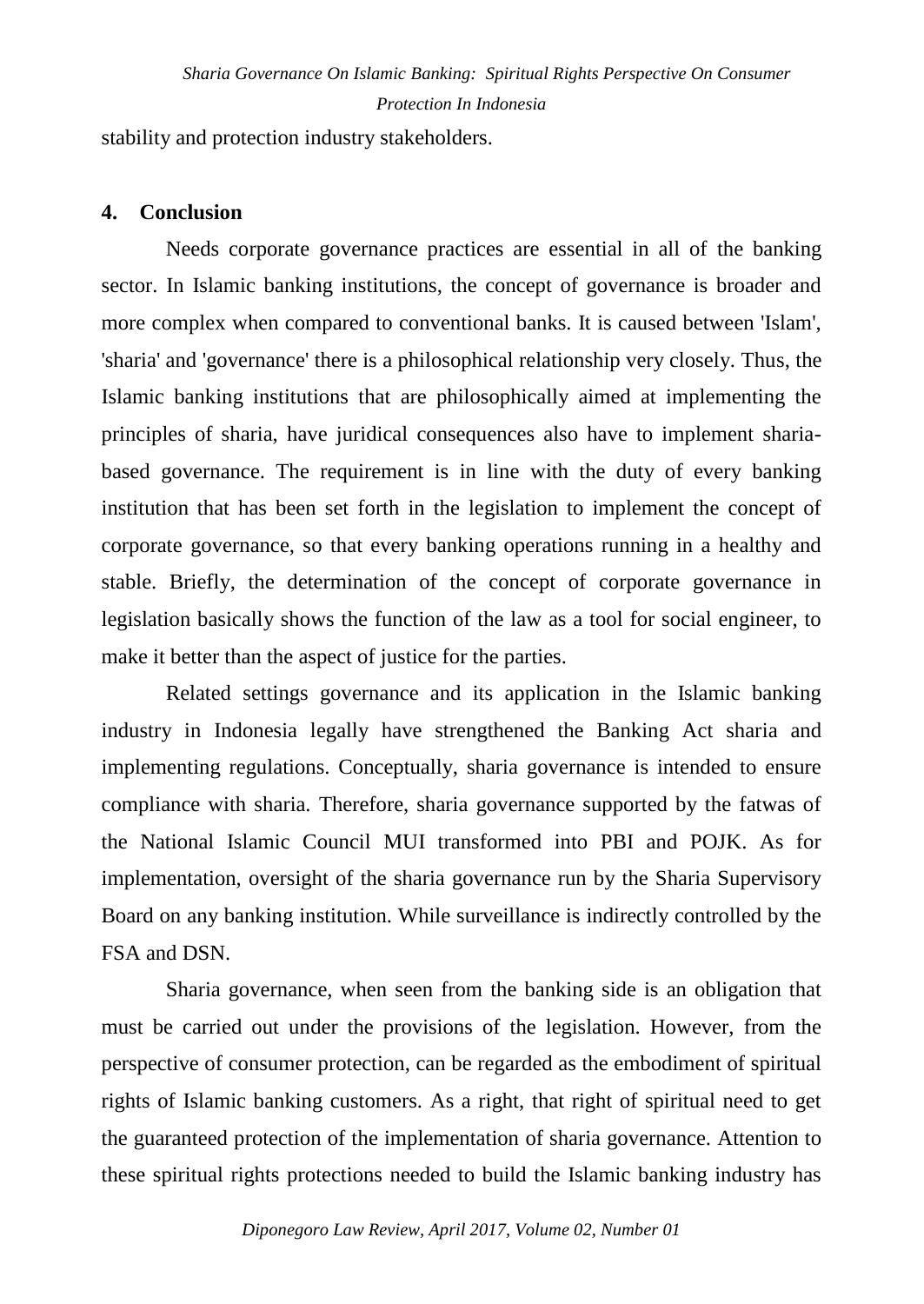high credibility, in order to gain public confidence. Credibility is meant is that if customers have confidence that Islamic banking upholds Islamic principles in operation.

Associated with governance requires a real legal guarantee is supported by a strong legal environment and adequate. Therefore, the Government, through the FSA needs to continue to monitor and evaluate carefully the implementation of sharia governance has been set for each Islamic banking institution. To support the success of these efforts, the FSA as a regulator must be flexible and work with Islamic banking to understand the needs of the industry and thereby develop an appropriate regulatory framework. In improving the quality of sharia governance effectively, need to develop self-regulatory concept for each Islamic banking institution.

#### **Refference**

- Abu-Tapanjeh, Abdussalam Mahmoud (2008) 'Corporate Governance from the Islamic Perspective: A Comparative Analysis with OECD Principles', *Critical Perspectives on Accounting, vol. 20, no. 5, July*.
- Al Alwani, Taha Jabir (1990), Usul Al Fiqh Al Islam, Source Methodology in Islamic Jurisprudence, Research Monographs No. 1, Herndon: The International Institute of Islamic Thought.
- Ali Mansur, Law Enforcement Liability About Manufacturer in Embodiment Consumer Protection, Genta Press, Yogyakarta, 2007.
- Chapra, M. Umer and Ahmed, Habib (2002) '*Corporate Governance in Islamic Financial Institutions*', Occasional Paper, Islamic Development Bank: King Fahad National Cataloging-in-Publication Data, [Online].
- Fatwa No. 1 of the First Albaraka Seminar 1981 (Dallah Albaraka 1994).
- Frederick V. Perry, *The Corporate Governance of Islamic Banks: A Better Way of Doing Business*, Michigan State Journal of International Law, Vol. 19:2,2011.
- FSA, 2015-2019 Roadmap Indonesian Islamic Banking, Islamic Banking Department, 2016.
- FSA, Banking, Financial Literacy in Higher Education Series, Series 2, Jakarta, 2016.
- FSA, Corporate Roadmap Indonesia, Jakarta, January, 2014.
- FSA, Islamic Financial Services Industry-Higher Education Financial Literacy Series, Jakarta, 2016.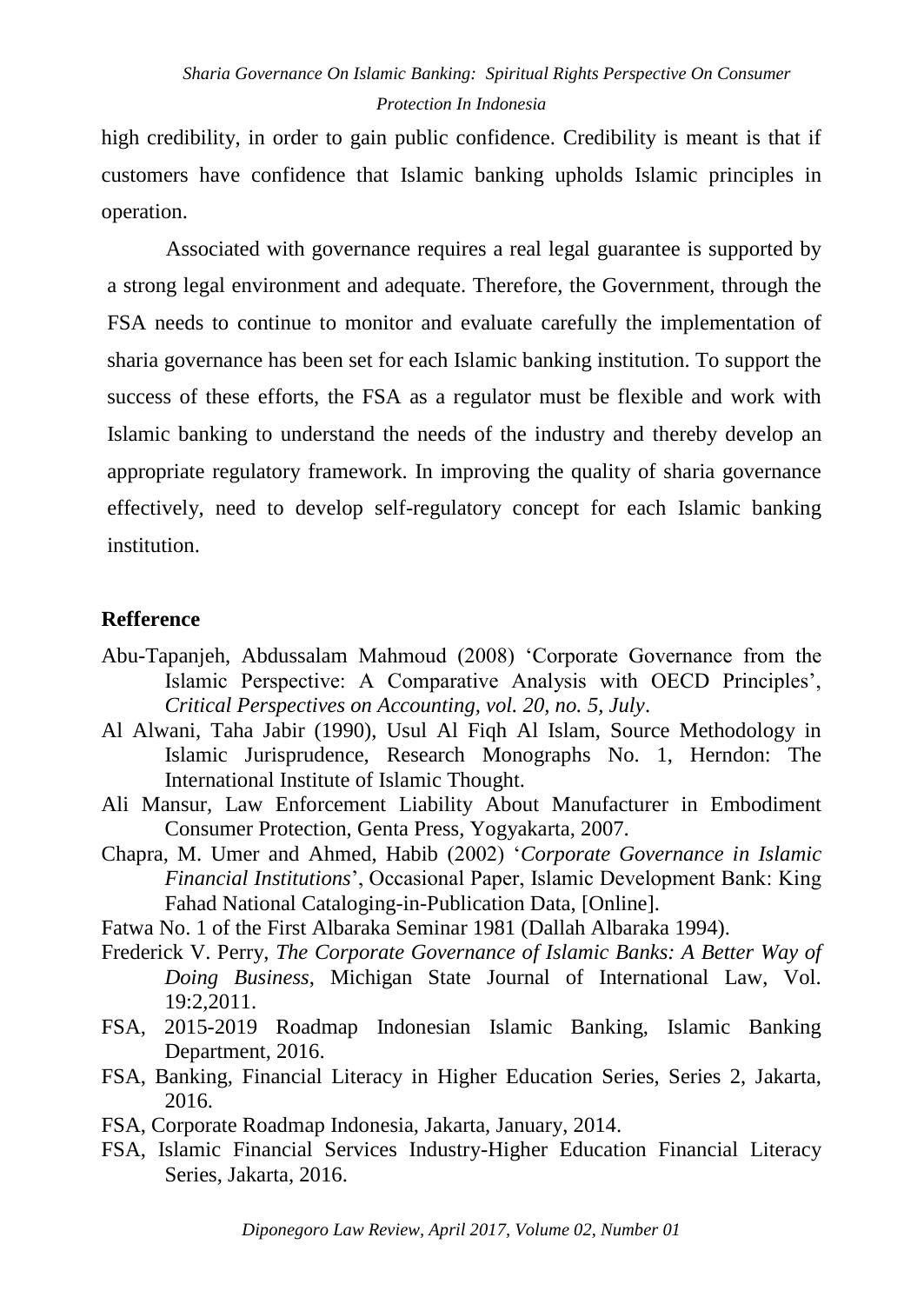#### *Protection In Indonesia*

FSA, the Indonesian Banking Booklet 2016, Issue 3, March 2016.

- Habib Ahmed, Islamic Law, Adaptability And Financial Development, *Islamic Economic Studies Vol. 13, No. 2,* February 2006.
- Hafeez, Malik M. (2013) 'An Analysis of Corporate Governance in Islamic and Western Perspectives', *International Journal of Business, Economics and Law, Vol. 2, no. 3, June*.
- Ince Nopicaa, Sanep Ahmadb, Abdul Ghafar Ismailc & Mohamat Sabri Hassand, The Basic Theory of Corporate Governance in Islamic Perspective, *The First International Conference On Shari'ah Oriented Public Policy In Islamic Economic System (ICOSOPP 2015)*, "Formulating Effective Public Policy in the Islamic Economic System under the Framework of Shari'ah" 30-31 March 2015, Ar-Raniry State Islamic University, Banda Aceh, Indonesia.
- Jalaluddin Rahmat, "The Religion", in Taufiq Abdullah and Rusli Karim (ed), Studies of Religion: An Introduction, Yogyakarta, Tiara Discourse, 1989.
- Kamali, Mohammad Hashim (2000), Islamic Commercial Law: An Analysis of Futures and Options, Cambridge, UK: The Islamic Texts Society.
- KNKG Basic Principles of Good Corporate Governance Guidelines for Indonesian Banking, 2012.
- KNKG, Business Code of Good Governance of Shariah, 2011.
- Mallat, Chibli (1993), The Renewal of Islamic Law: Muhammad Baqer as-Sadr, Najaf and Shi'I International, Cambridge: Cambridge University Press, p. 3.
- Masud, Muhammad Khalid (1995), Shatibi's Philosophy of Islamic Law, Islamic Research Institute, Islamabad: International Islamic University Islamabad.
- Muhammad Saifullah, Islamic Business Ethics In Business Practices Prophet, Research and Community Service (LP2M) State Islamic University (UIN) Amanah Semarang, Volume 19, Number 1, May 2011.
- Nasution, AZ., Consumer and Legal Review of Social, Economic and Consumer Protection Law in Indonesia, Pustaka Sinar Harapan, Jakarta, 1995.
- Rodney Wilson, Syariah Governance For Islamic Financial Institutions, *ISRA International Journal of Islamic Finance, Vol. 1, Issue 1, 2009*.
- Ro'fah Setyowati, "Spiritual Customer Rights in Perspective of Islamic Banking Consumer Protection Law in Indonesia", Proceedings of the Seminar on Law Enforcement of Sharia-based Islamic banking and Call For Paper Progress and Problems of Enforcement of Islamic Law in Indonesia, Faculty of Law, University of Diponegoro, Semarang, 19 September 2012.
- Ro'fah Setyowati, Sakina Shaik Ahmad Commander, Consumer Rights Islamic Banking in Indonesia: Approaches Toward Harmonization of Existing Legislation, Paper, National Seminar on Consumer and Family Economics Association of Malaysia (MACFEA) 15th, July 19-20, 2011.
- Ro'fah Setyowati, Thesis (S3), the Dispute Resolution Islamic Banking in Indonesia in Perspective of Consumer Protection, Universiti Kebangsaan Malaysia (UKM), 2012.